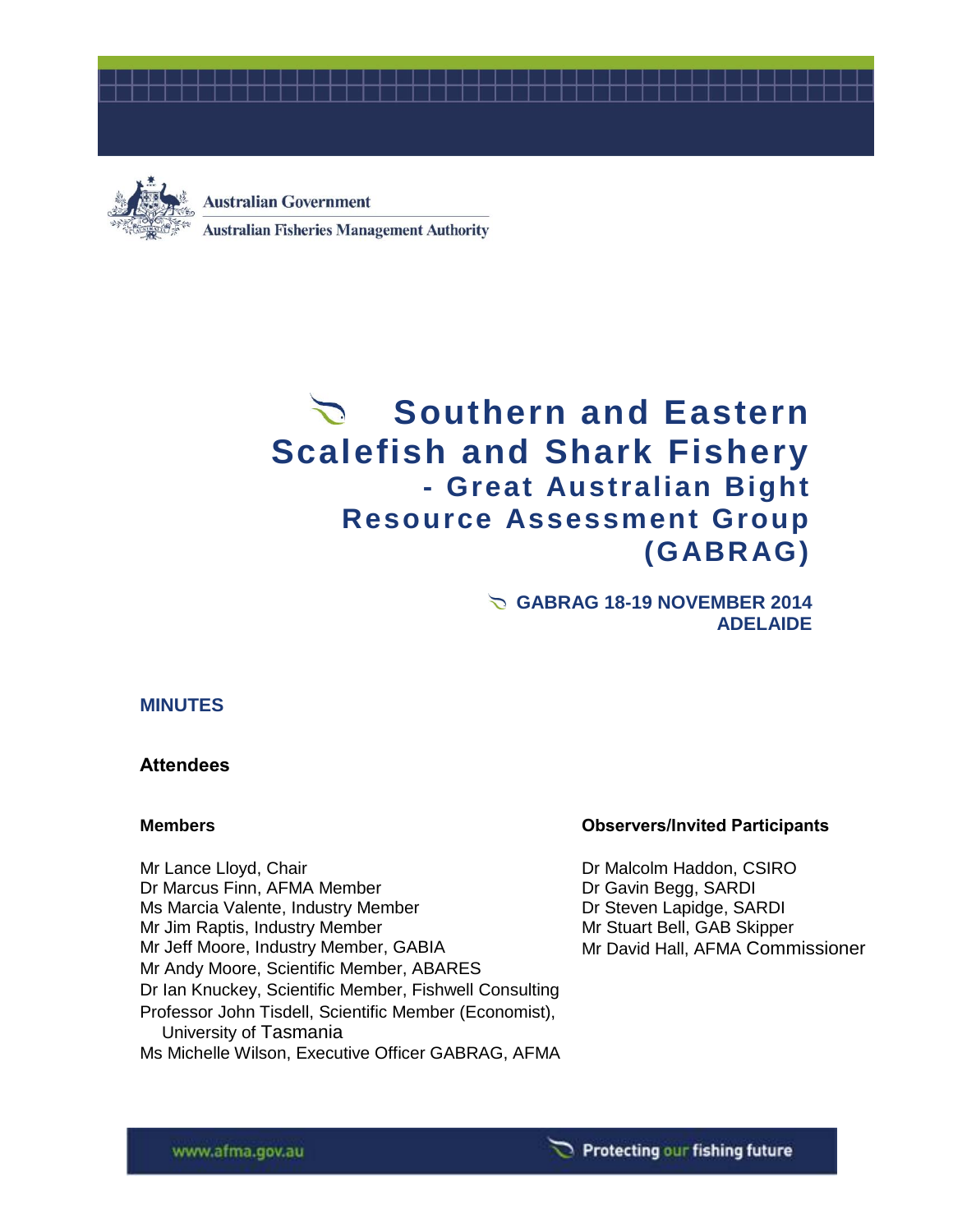## **Agenda Item 1 - Preliminaries**

### **1.1 Welcome and Apologies**

Mr Lance Lloyd (the Chair) opened the meeting at 9:10 am and welcomed members and observers. The Chair noted that in keeping with normal practice, the meeting would be recorded to assist with preparation of the minutes. The Chair also noted that Mr David Hall, AFMA Commissioner would be observing a part of the meeting.

### **1.2 Declarations of Interest**

The Chair asked the RAG members to declare any interests and acquire the agreement of the meeting that no individual's personal interest is being served by participation.

| <b>Participant</b>                     | <b>Interest Declared</b>                                                                                                                                                                                                                                                                                                                                                                                                                                                                                                                                                                 |
|----------------------------------------|------------------------------------------------------------------------------------------------------------------------------------------------------------------------------------------------------------------------------------------------------------------------------------------------------------------------------------------------------------------------------------------------------------------------------------------------------------------------------------------------------------------------------------------------------------------------------------------|
| Mr Lance Lloyd, Chair                  | Director of Lloyd Environmental, no pecuniary<br>interest, SESSFRAG and GABMAC Member                                                                                                                                                                                                                                                                                                                                                                                                                                                                                                    |
| Dr Marcus Finn, AFMA Manager           | Employed by AFMA, no pecuniary interest or<br>otherwise                                                                                                                                                                                                                                                                                                                                                                                                                                                                                                                                  |
| Ms Michelle Wilson, AFMA, GABRAG<br>EO | Employed by AFMA, no pecuniary interest or<br>otherwise                                                                                                                                                                                                                                                                                                                                                                                                                                                                                                                                  |
| Dr Ian Knuckey, Scientific Member      | Director of Fishwell Consulting, interest in<br>sources of funding for research purposes,<br>research work for GABIA, agent of electronic<br>logbook systems, scientific adviser to GABIA<br>and SETFIA, Chair of Australian Seafood Co-<br>products, scientific member on various SESSF<br>RAGs, Squid RAG and Scallop RAG, involved<br>in undertaking the Fishery Independent<br>Surveys for the SET and the GAB, involved in<br>the SESSF Review, involved in various oil and<br>gas projects undertaken in the area of the<br>GAB and is involved in the Western Gemfish<br>project. |
| Dr Malcolm Haddon, Invited Participant | Employed by CSIRO - Interest in sources of<br>funding for research purposes however, salary<br>does not depend on this membership, involved<br>in the SESSF Review, member of<br>SESSFRAG, Sub-Antarctic RAG and Northern<br>Prawn RAG; and scientific member for the<br>Sub-Antarctic MAC.                                                                                                                                                                                                                                                                                              |
| Ms Marcia Valente, Industry Member     | GAB boat and quota SFR holder                                                                                                                                                                                                                                                                                                                                                                                                                                                                                                                                                            |
| Mr Jeff Moore, Industry Member         | Great Australian Bight Industry Association<br>(GABIA) EO, board member of<br>Commonwealth Fisheries Association,<br>member of GABMAC, invited participant of                                                                                                                                                                                                                                                                                                                                                                                                                            |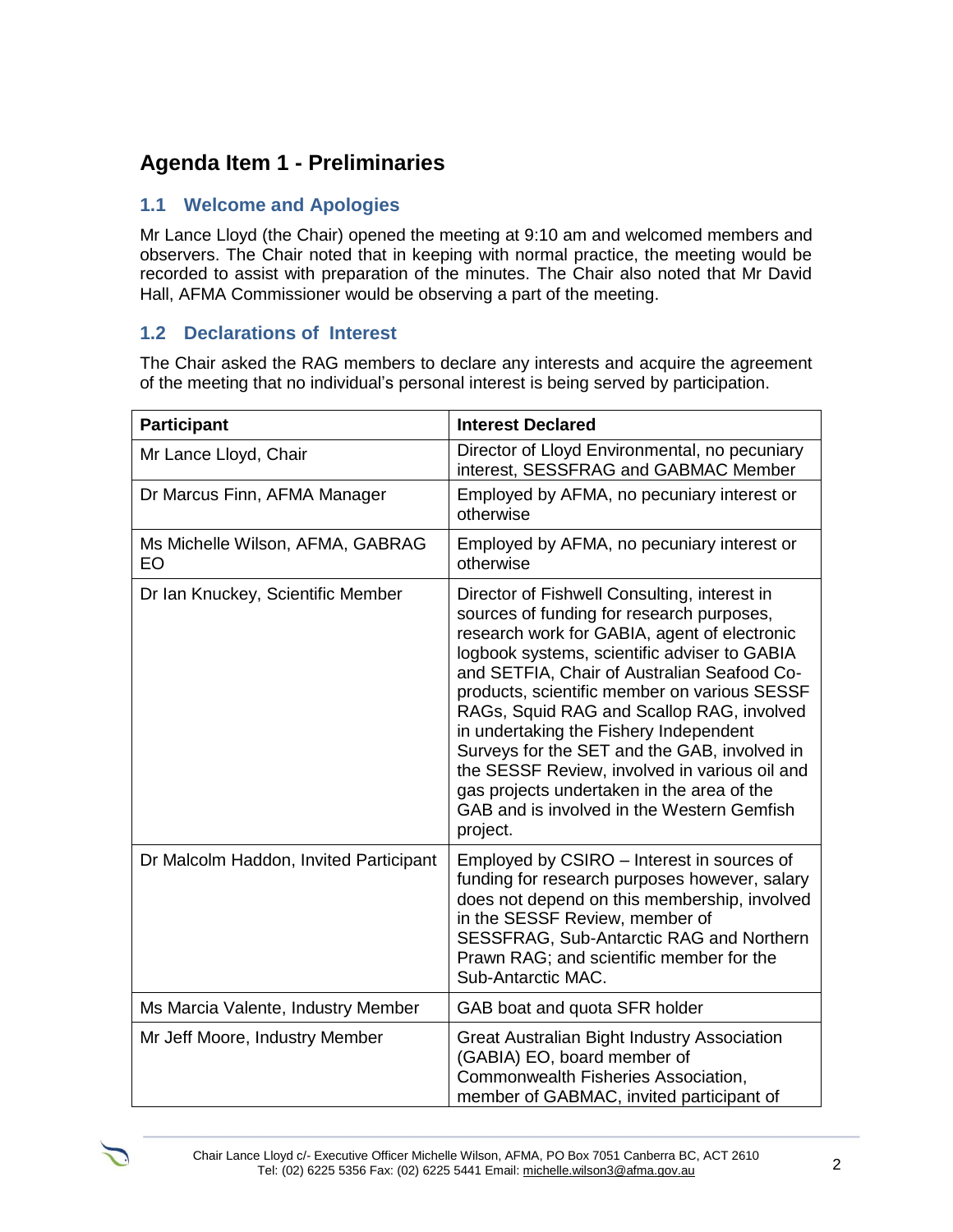| <b>Participant</b>                                  | <b>Interest Declared</b>                                                                                                                                                                             |
|-----------------------------------------------------|------------------------------------------------------------------------------------------------------------------------------------------------------------------------------------------------------|
|                                                     | <b>SEMAC</b>                                                                                                                                                                                         |
| Mr Andy Moore, Scientific Member                    | Employed by ABARES - Interest in sources of<br>funding for research purposes, member of<br>SPF RAG, involved in the Gemfish stock<br>structure project and the Western Gemfish<br>Tier 1 assessment. |
| Prof John Tisdell, Scientific Member<br>(Economist) | Employed by University of Tasmania - interest<br>in sources of funding for research purposes,<br>no personal pecuniary interest                                                                      |
| Mr Jim Raptis                                       | GAB boat and quota SFR holder. Noted that<br>he has put forward a proposal to undertake the<br>Fishery Independent Survey for the GAB                                                                |

The meeting agreed that no conflict of interests would prevent the participation of any member present.

## **1.3 Adoption of Agenda**

The Chair noted that the key items of the RAG agenda were the stock assessments and providing advice and alerting any concerns on the MYTACs for the applicable species. The RAG adopted the proposed agenda.

## **1.4 Actions Arising from Previous RAG Meetings**

The RAG addressed the uncompleted action items on the standing list and advised on the progress of each item. Table 1 shows the progress of these action items.

Regarding action item 2/2012 #19, Mr Jeff Moore questioned the impact of gear type and the change in selectivity on the assessments over time. Dr Malcolm Haddon noted that if selectivity changes it can have a large effect on the data, particularly when there are not many boats in the fishery. Mr Jeff Moore noted that gear was different when trawling in the GAB first started and it would be beneficial to note historical gear used.

**Action item 1:** Jeff Moore to follow up what gear was historically used for trawling in the GAB.

Mr Jeff Moore questioned why Dr Ian Knuckey was responsible for particular items and whether it should have been performed by CSIRO under the current CSIRO contract. Dr Marcus Finn noted that the RAG can provide advice on the form of the data summary that is best for the fishery. However, what is undertaken would be a negotiation between AFMA and CSIRO about the time this work would take, the current contract, extra costs etc.

Dr Finn noted that the data summaries presented for the GAB at this meeting were in the same form as noted in the current CSIRO contract, and the same form as had been supplied to the GABRAG in the past. The additional work by Fishwell Consulting had been the result of a RAG request to get a clearer picture of discards in the GAB trawl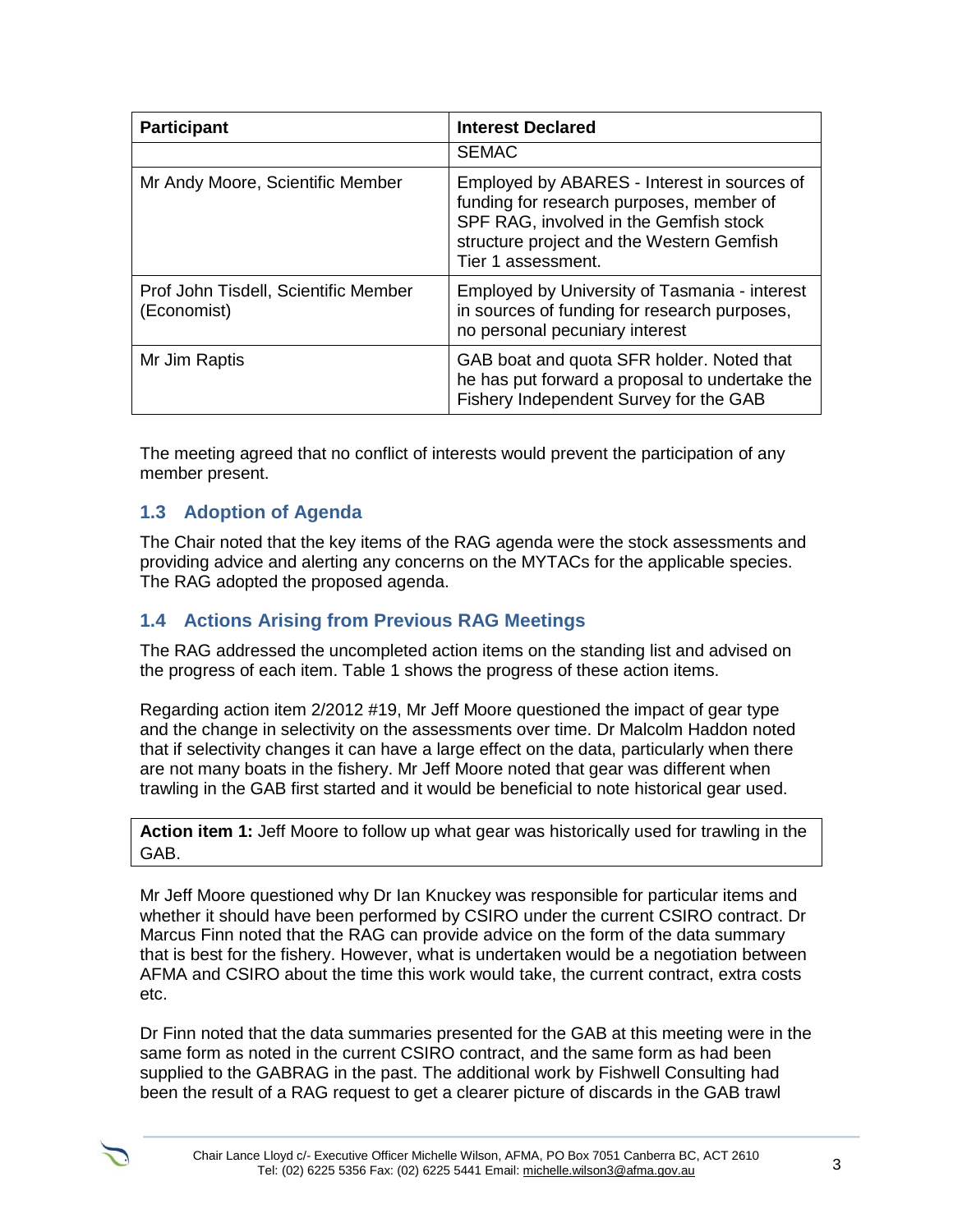fishery. Given the co-management context in operation in the GAB, the work could either be paid for by GABIA, or by invoice by AFMA (from levy funds). Dr Finn noted that requests for work needed to go through the appropriate financial processes when being funded through the AFMA levy base.

**Action item 2:** AFMA, CSIRO, GABIA and Fishwell Consulting to negotiate on the form future data summaries will take based on requests from the RAG and what is covered under the current contract with CSIRO.

Regarding action item 2/2012 #16, it was noted that the PhD student, Mr Marcus Miller, has published journal articles of his work and these have been obtained by Ms Michelle Wilson.

**Action item 3:** Ms Michelle Wilson to send published articles from PhD student, Mr Marcus Miller, regarding the study of Ocean Jackets.

Table 2 shows the updated standing list of action items including the action items arising out of this meeting.

## **Agenda Item 2 – Management Items**

### **2.1 Manager's Update**

Dr Marcus Finn provided an update on the status of the fishery. It was noted that in future, AFMA aims to provide a written manager's update which will be sent out with the papers and then questions can be raised at the meeting.

The RAG was presented with a table of quota species comparing catch to date against TAC and the equivalent for the same time last year and end of last year, flagging the percentage of change. Dr Finn questioned the industry members about their views on the effort put into the fishery year to date. Industry noted that this year, one vessel left the fleet. Additionally, 2014 is a re-fit year for most vessels in the fleet suggesting that effort may be down on last year. Dr Finn noted that generally, the fishery appears to be tracking similarly to last year.

It was highlighted that the Western Gemfish data was quota catch from the Commonwealth Trawl Sector and did not incorporate catches from the Great Australian Bight. The RAG noted that the Commonwealth Trawl Sector discarded 60 per cent of Western Gemfish last year. It was noted that this was potentially due to market availability and quota lease prices.

Professor Tisdell noted the under caught TACs of GAB quota species and questioned whether it was influenced by the science or the economics. Industry members stated that they didn't believe the TACs were incorrectly allocated but the lack of catch is contributed to the small number of statutory fishing rights that are being utilised by vessels.

Industry members also noted that the catch of Deepwater Flathead and Bight Redfish are predominantly retained and there is very little discarding. However, the under caught TAC of Bight Redfish could also be contributed to a lack of availability as well as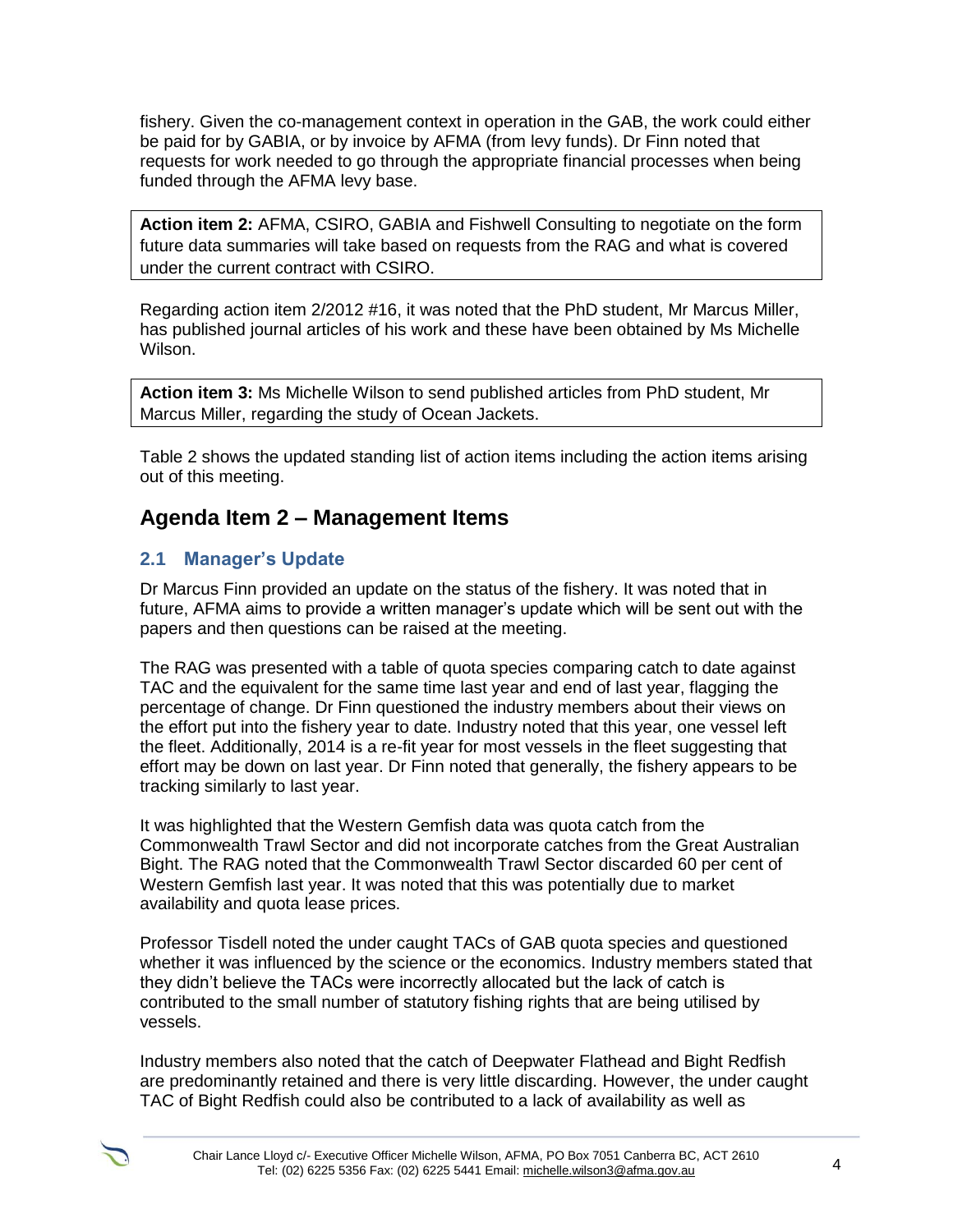deliberately limiting what they land in order not to flood the market. There was concern from Dr Knuckey that Bight Redfish are showing a similar trend to the Redfish on the east coast of Australia and are becoming less available to the fishery.

The RAG agreed that it will be interesting to see what results the next fishery independent survey produces.

Dr Finn also covered the following topics:

#### **General Fishery Management**

- The Great Australian Bight Trawl Sector is in relatively good position
- Management costs are low (2013/14 budget is approximately 3 per cent of GVP)
- There are comparatively few closures
- Few interactions with Threatened, Endangered and Protected species
- High research support

#### **Seabirds**

- No logbook interactions in the past 12 months
- AFMA Observers perform five minute observation periods as part of their duties. In 2014, 431 of these observations were performed which reported 10 interactions with seabirds.
- AFMA performed seabird specific compliance activity in early 2014.
- AFMA completed a trial of pinky buoys in trawl fisheries. In using the 600 mm size, pinky buoys were shown to reduce interactions by 75 per cent. The trial also showed that there was a low probability of interactions at night and few interactions when there is zero discharge of offal.
- As a result of the pinky trial, Seabird Management Plans have been modified to make the minimum acceptable size of pinkies to be 600 mm and the option provided of not having to set pinkies at night.

#### **Under caught TAC's**

 The focus is predominantly in the Commonwealth Trawl Sector. However, consideration is now given to wider than the Southern and Eastern Scalefish and Shark Fishery.

#### **Research and Levies**

 The Great Australian Bight Trawl Sector will undertake a Fishery Independent Survey in early 2015. This will cause a large impact to a relatively small budget. There is an expectation that levies will be substantially higher in 2014-15.

## **2.2 Revision of FAP 12**

Dr Marcus Finn provided an update to the RAG on the revision of the *Fisheries Administration Paper No. 12: Resource Assessment Groups – Roles, Responsibilities and relationship with AFMA Commission, AFMA Management and Management Advisory Committees* (FAP12). The key points were noted: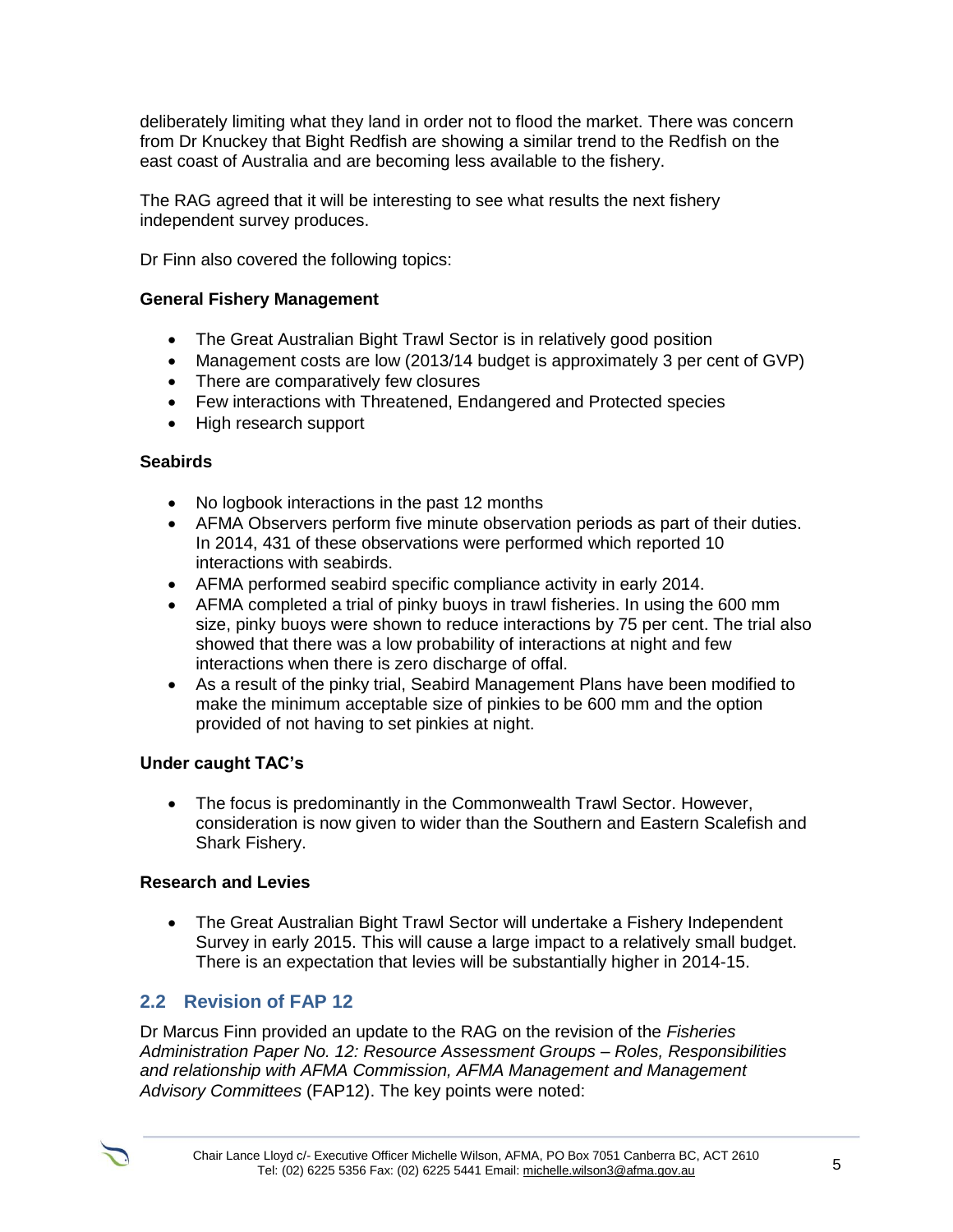- FAP 12 guides the RAGs responsibilities, structure and how they're formed and was reviewed in May 2014.
- The aim of the review was to clarify the roles and responsibilities between MACs and RAGs and how advice flows through the relevant committees to the AFMA Commission.
- The RAG is an advisory body not a decision making body.
- Advice from the RAG, MAC and AFMA Management go to the AFMA Commission directly.
- The RAG has a role in providing advice on strategic research priorities to the ARC.
- The RAG has a role in providing advice on strategic research priorities as well as setting the recommended biological catches (RBCs).
- Invited participants of the RAGs are obliged to adhere to the same requirements of the RAG members.
- Members and participants should be aware the conversations are confidential until the minutes have been made public.
- One of the main changes to FAP 12 is the change to the conflict of interest and that it is not just monetary or pecuniary but includes broader conflicts such as membership on committees etc.
- The main role of the RAG is to peer review scientific data and information and provide advice on fish stocks, non-target species and the marine environment. This advice needs to pursue AFMA's legislative objectives.
- Where relevant the RAG should advise on maximising net economic return for the fishery.
- Key outputs of the RAG are RBCs and where relevant, the RAG should consider alternative harvest strategy options and identify information gaps.
- Members of the RAG are not here to advocate for a particular organisation or sector and should act with the best interests for the fishery as a whole.

The RAG also discussed what is covered for RAG members compared to MAC members as well as the application of the *Public Information Disclosure Act* (PID Act) to the committees.

**Action item 4:** AFMA to recirculate advice to RAG members regarding the *Public Information Disclosure Act 2014*.

**Action item 5:** AFMA to follow up what benefits apply to the RAG such as insurance etc. and inquire if AFMA are working on aligning these benefits/compensations.

## **2.3 Orange Roughy Rebuilding Strategy**

Dr Marcus Finn advised the RAG that AFMA has been developing a draft Orange Roughy Rebuilding and highlighted the following key points:

- Orange Roughy was listed as 'Conservation Dependent' in 2006 and has been managed under a conservation programme since.
- While Orange Roughy has been listed as a species, the *Orange Roughy Conservation Programme* managed the species into zones and this will also be the case in the *Orange Roughy Rebuilding Strategy*.
- The draft rebuilding strategy has been through Slope RAG and to the Department of Agriculture and the Department of the Environment for comment.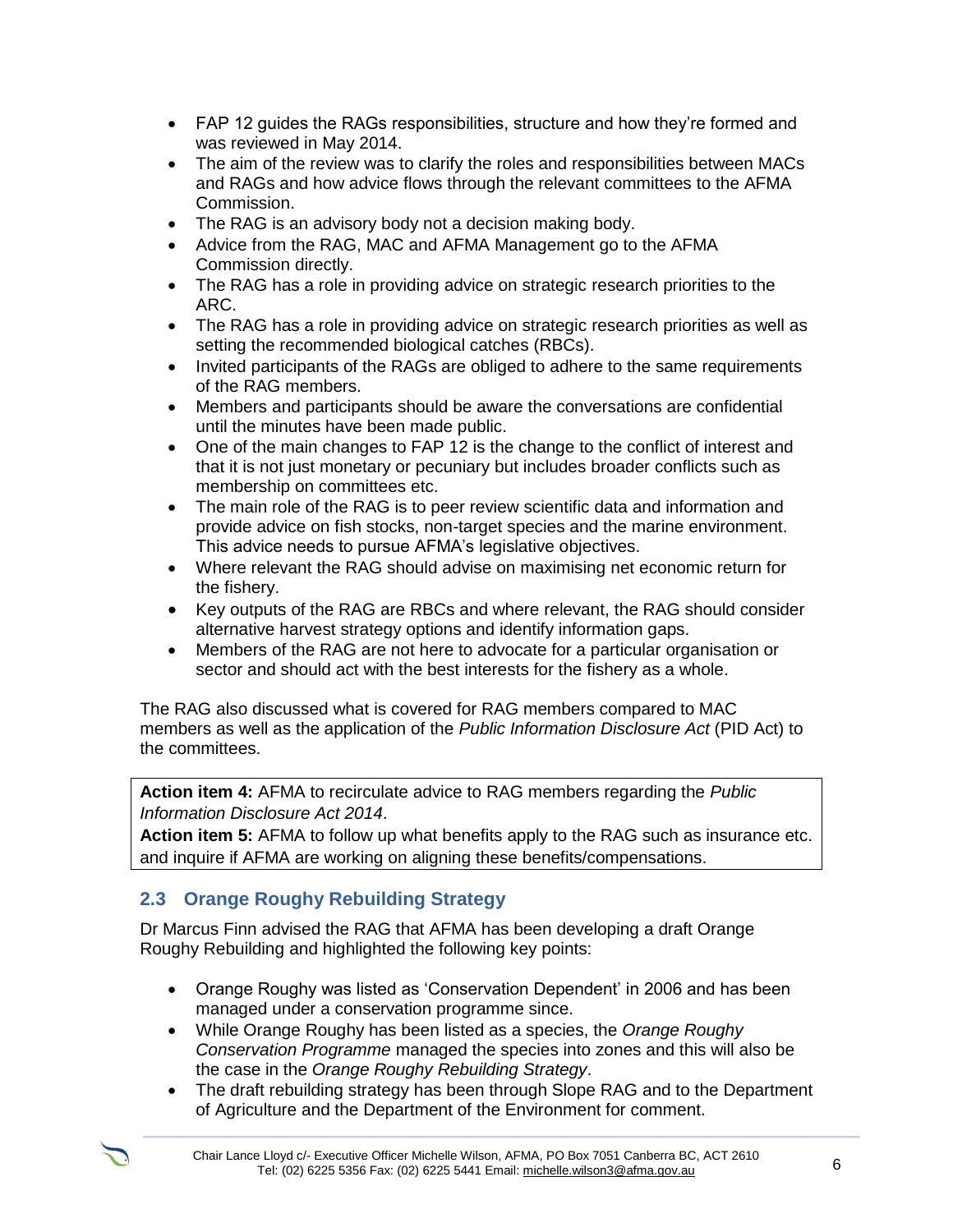A key change from the conservation programme to the rebuilding strategy is that the conservation programme was a fundamental statement that there would be no targeting fishing of Orange Roughy in Australia other than the Cascade Plateau, while the rebuilding strategy aims to accommodate the potential for individual zones to rebuild to a commercially harvestable level.

It was noted by the industry members that AFMA need to be careful that the wording does not suggest that all stocks were overfished and that the status of the GAB stock has always been unknown.

The RAG discussed Orange Roughy in the GAB and how it may relate to the other stocks of Orange Roughy as well as how the outcomes of the other stocks may influence the management of the GAB stocks. It was also suggested that the spatial dynamics of the GAB Trawl Sector may mean it is not possible to get a useful Tier 1 or acoustic data for the GAB.

Dr Ian Knuckey questioned what the process was to de-list a species from being conservation dependent. Dr Finn noted that AFMA has had informal conversations with the Commonwealth Department of the Environment about the potential for Orange Roughy stocks to rebuild but the process to de-list is the same as the process for listing the species in that a delisting is nominated by an individual or organisation and then goes through the process of a final recommendation to the Minister by the Threatened Species Scientific Committee.

It was highlighted that it might help with marketability and social acceptance of the fish if industry proposes to de-list Orange Roughy rather than AFMA. Dr Ian Knuckey stated that GABIA need to weigh up whether it is in their best interest to approach de-listing or keep their current situation. The RAG agreed that sufficient evidence needed to be obtained and provided if industry wished to de-list a species.

The RAG was informed that the draft Orange Roughy Rebuilding Strategy would be sent for comment within the next week.

**Action item 6:** AFMA to send the draft *Orange Roughy Rebuilding Strategy* to the RAG for comment.

## **2.4 Other Rebuilding Strategies**

Dr Marcus Finn advised the RAG that AFMA has reviewed the rebuilding strategies for School Shark, Eastern Gemfish and Blue Warehou. It was noted that these largely do not apply to the GAB. Dr Finn advised the RAG that these have been to the Department of Agriculture and the Department of the Environment as well as out to the public for consultation. AFMA are currently in the process of incorporating the comments provided and aim to publish the strategy shortly.

**Action item 7:** AFMA to get the GHAT team to send the School Shark Rebuilding Strategy to the RAG or highlight the points that may apply to the GAB.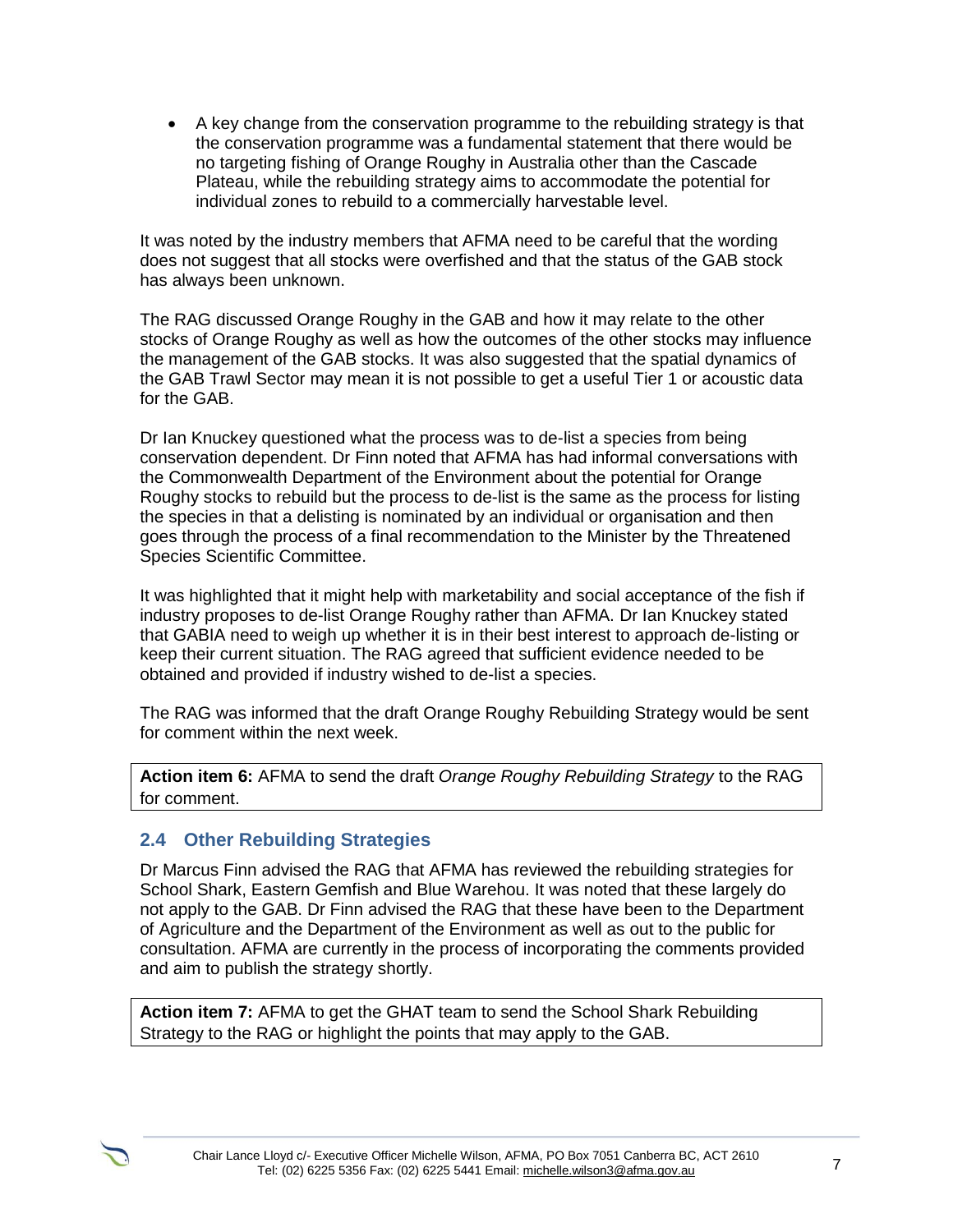### **2.5 Closure Review**

Dr Marcus Finn advised the RAG that a review of closure areas has been undertaken for the South East Trawl and the Great Australian Bight Trawl Sector. It was noted that the closures within the Great Australian Bight Trawl Sector all still remain valid and are fulfilling a purpose. Dr Finn requested feedback from the RAG on the current closures in the Great Australian Bight Trawl Sector.

It was noted that there needs to be a discussion about the extent of the Orange Roughy Research Zones and whether they're all applicable to grounds for Orange Roughy and not restricting fishing for other species.

Dr Ian Knuckey suggested changing the reasoning for the Orange Roughy closures within the Great Australian Bight Trawl Sector from "protect Orange Roughy stocks" to "monitor Orange Roughy stocks" due to the uncertain nature of the stock status.

Mr Jeff Moore also suggested that depending on the outcome of the review of the Commonwealth Marine Reserves, the Far West and Salisbury Canyon closures in the west should be reviewed and potentially removed. This is based on the fact that the Far West closure would be encompassed by the Commonwealth Marine Reserve and the Salisbury Canyon would be serving the same purpose as what is served by the Marine Reserve.

**Action item 8:** AFMA and GABIA to review the Far West and Salisbury Canyon closures upon implementation of the South West Commonwealth Marine Reserve.

## **Agenda Item 3 – Stock Assessments**

## **3.1 Deepwater Flathead Data Summary and CPUE Standardisations**

Dr Malcolm Haddon presented the data summary and CPUE standardisations to the RAG. The following key points were made:

- the distribution range is standard
- there is little non-trawl catch (although 83t reported as taken by Danish Seine in 12/13 season)
- $\bullet$  depth of catch is approximately 100 150 m which is consistent with previous years
- there is a healthy tail in the port length frequency data
- geometric mean CPUE and standardised mean CPUE are following a similar trend
- the predicted trajectory of Deepwater Flathead CPUE fell within the 95 per cent confidence interval error bars

Dr Haddon noted that the data used in the assessment is only up to April but the assessments for the Great Australian Bight Trawl Sector normally use a full financial year of data. It was highlighted that standardisations try to account for missing data such as missing months and in the past a couple of missing months has not made much of a difference to the outcome.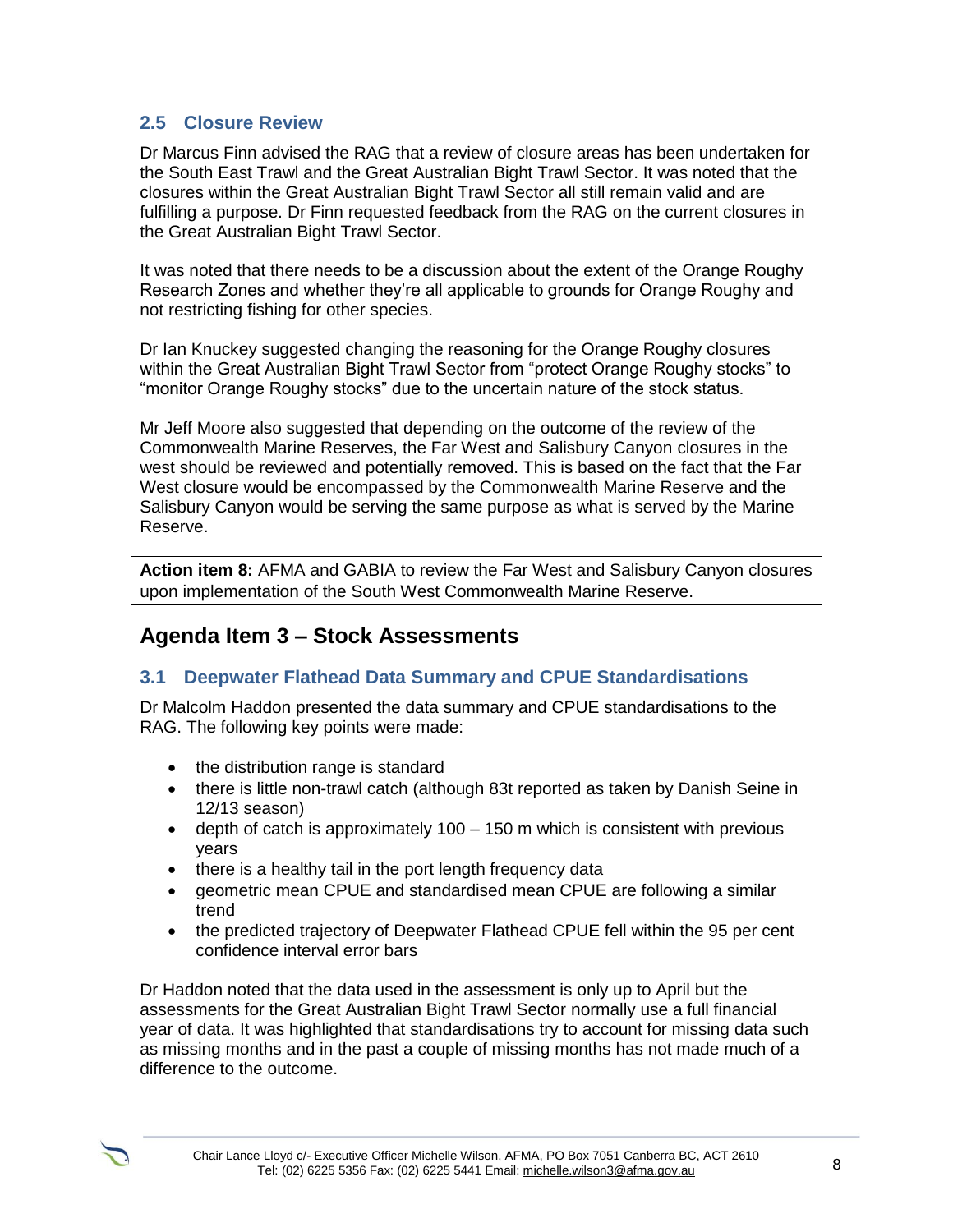Mr Jeff Moore highlighted the increase in catch for the period of 1994 – 98 was driven by a CPUE increase. Mr Moore noted that this time period coincides with the 'pilchard kill'. The RAG noted that it was believed that big catches occurred in those years because the fish would aggregate around and consume high numbers of dying pilchards. Mr Moore also highlighted that another spike in catches around 2002 – 05 was prior to the introduction of quota in the Great Australian Bight Trawl Sector in approximately 2006/07.

Dr Haddon highlighted that the age frequency plot shows stocks are getting older which suggests that the gear is relatively selective. However, industry members noted that they believe juveniles are occurring in different grounds which are not being targeted.

Dr Finn paid particular thanks to CSIRO and Fishwell Consulting for processing crew data so quickly. Dr Knuckey noted that there were a few different codes used the crew data. Also, if the crew correct the shot catch weight recorded then almost all of the data would be usable. Dr Knuckey proposed hiding particular fields in the e-log. The RAG agreed that this could be useful. Mr Jeff Moore also highlighted the great effort that industry makes and the large amounts of data that they produce.

Summary – The RAG observed that Deepwater Flathead did not break out of the 95 per cent confidence interval error bars. The RAG agreed that it is comfortable with current RBC and MYTAC and agree that unders and overs should carry over.

**Action item 9:** Individual operators to hide menu options on their Olfish systems to prevent inappropriate codes from being chosen.

**Action item 10:** Dr Malcolm Haddon to follow up an explanation for the 2012 discards of Deepwater Flathead.

**Action item 11:** Dr Malcolm Haddon to work with Dr Robin Thomson to check where early length data and length data from 2006-08 is and why it is not included in the data summary

## **3.2 Bight Redfish Data Summary and CPUE Standardisations**

Dr Malcolm Haddon presented the data summary and CPUE standardisations to the RAG. The following key points were noted:

- reported catches of Bight Redfish have decreased
- $\bullet$  depth records are approximately 100 150 m which is slightly shallower than previous years
- the port length frequencies show the fish are getting smaller
- the distribution of catches highlights the spatial grouping of the species
- predicted CPUE follows the long term average but still has not broken out of the 95 per cent confidence interval error bars

The RAG discussed the decreased catches of Bight Redfish. Industry members suggested that decreased reported catches may partially be due to the trouble they were having with data input into e-logs. Industry members also suggested that decreased catches could be due to environmental reasons. Dr Haddon agreed that environmental reasons and variables could move the fish off the depth contour that is targeted. It was highlighted that the lack of catches has decreased but there were no particular variables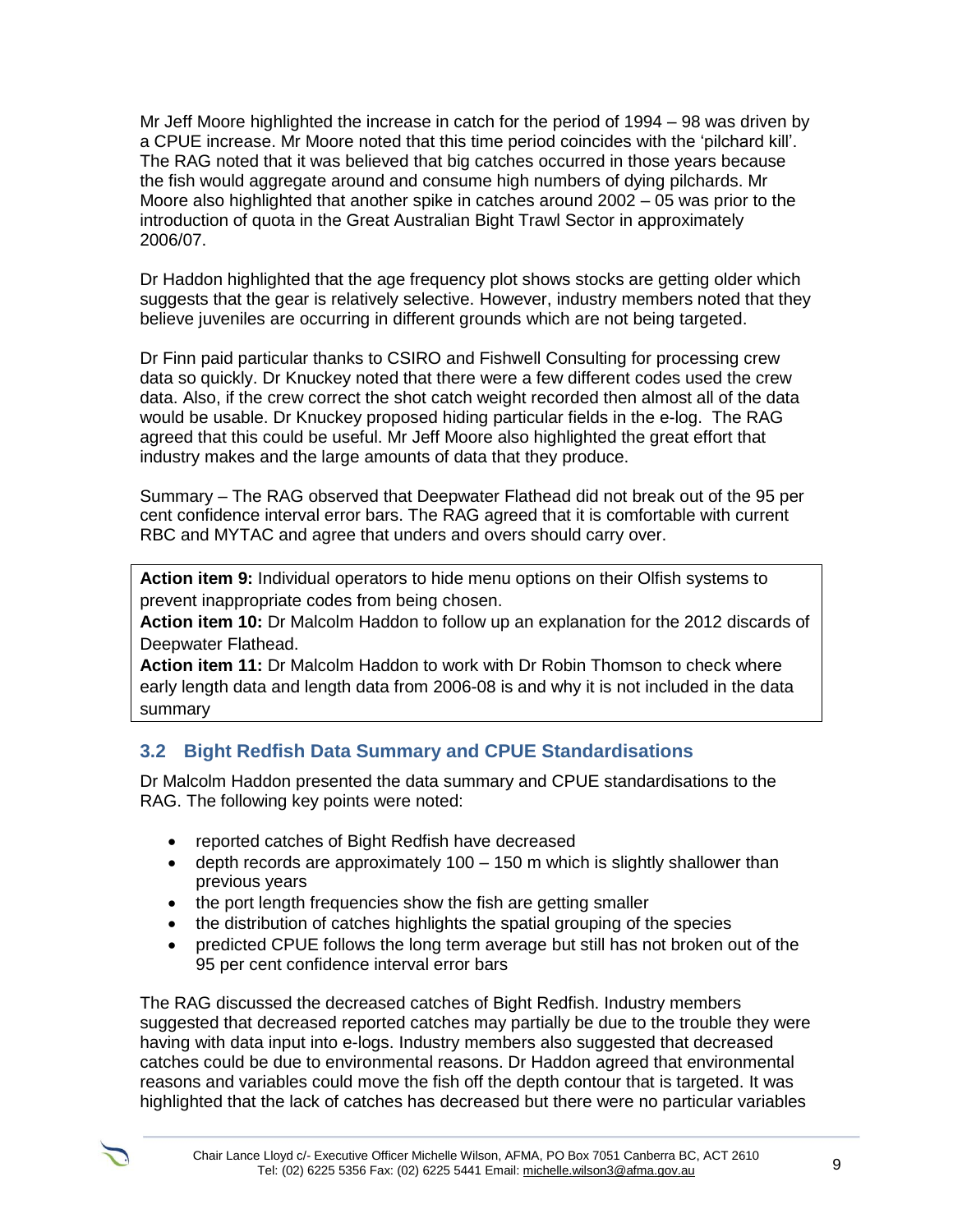of concern. However, the industry members highlighted that they have been avoiding them due to a lack of market but not to the degree that we see in the reported catches.

It was noted that the catches of Bight Redfish do not spread as far west or east as they used to. Industry members suggested that this could be due to a decrease in the fleet over the past few years.

It was also noted that when comparing the CPUE (geometric and standardised) against the results of the fishery independent surveys for the Great Australian Bight Trawl Sector, the results were more variable than they were for the Deepwater Flathead.

The RAG highlighted that an assessment will be undertaken for Bight Redfish next year and we need to make sure we have everything to obtain the best assessment possible.

Summary – The RAG observed that Bight Redfish did not break out of the 95 per cent confidence interval error bars. The RAG agreed that it is comfortable with current RBC and MYTAC and agree that unders and overs should carry over.

**Action item 12:** AFMA to liaise with Kyne Krusic-Golub to make sure that age data for Bight Redfish is ready for next year's assessment.

### **3.3 Western Gemfish Data Summary and CPUE Standardisations**

Dr Malcolm Haddon presented the data summary and CPUE Standardisation for Western Gemfish to the RAG. This was divided into the catch for the Great Australian Bight Trawl Sector as well as the Commonwealth Trawl Sector as GABRAG is responsible for setting the TAC for the quota zone in the Commonwealth Trawl Sector.

#### **Great Australian Bight Trawl Sector**

Dr Malcolm Haddon highlighted the following key points about Western Gemfish in the Great Australian Bight Trawl Sector:

- most catches of Western Gemfish catch are between 200 m and 300 m
- the number of records shows fluctuation and then drops away
- standardised catch rates decrease over winter but this may not be because of the species but rather could mean that the boats are not targeting Western Gemfish in those months
- year, depth and vessel are the variables with the biggest impact on catch rates
- generally no concern about Western Gemfish stocks in the Great Australian Bight Trawl Sector

Mr Stuart Bell noted that some targeted Gemfish shots in the Great Australian Bight Trawl Sector will have high discards due to encountering many small fish. This causes fishing behaviour to change such as depth to avoid the smaller fish. Mr Bell also noted that generally just a portion of the shot will be discarded and not the entire shot.

Dr Marcus Finn highlighted that the RAG needed to provide advice on the Western Gemfish triggers in the GAB Trawl Sector. It was noted that the catch in the Great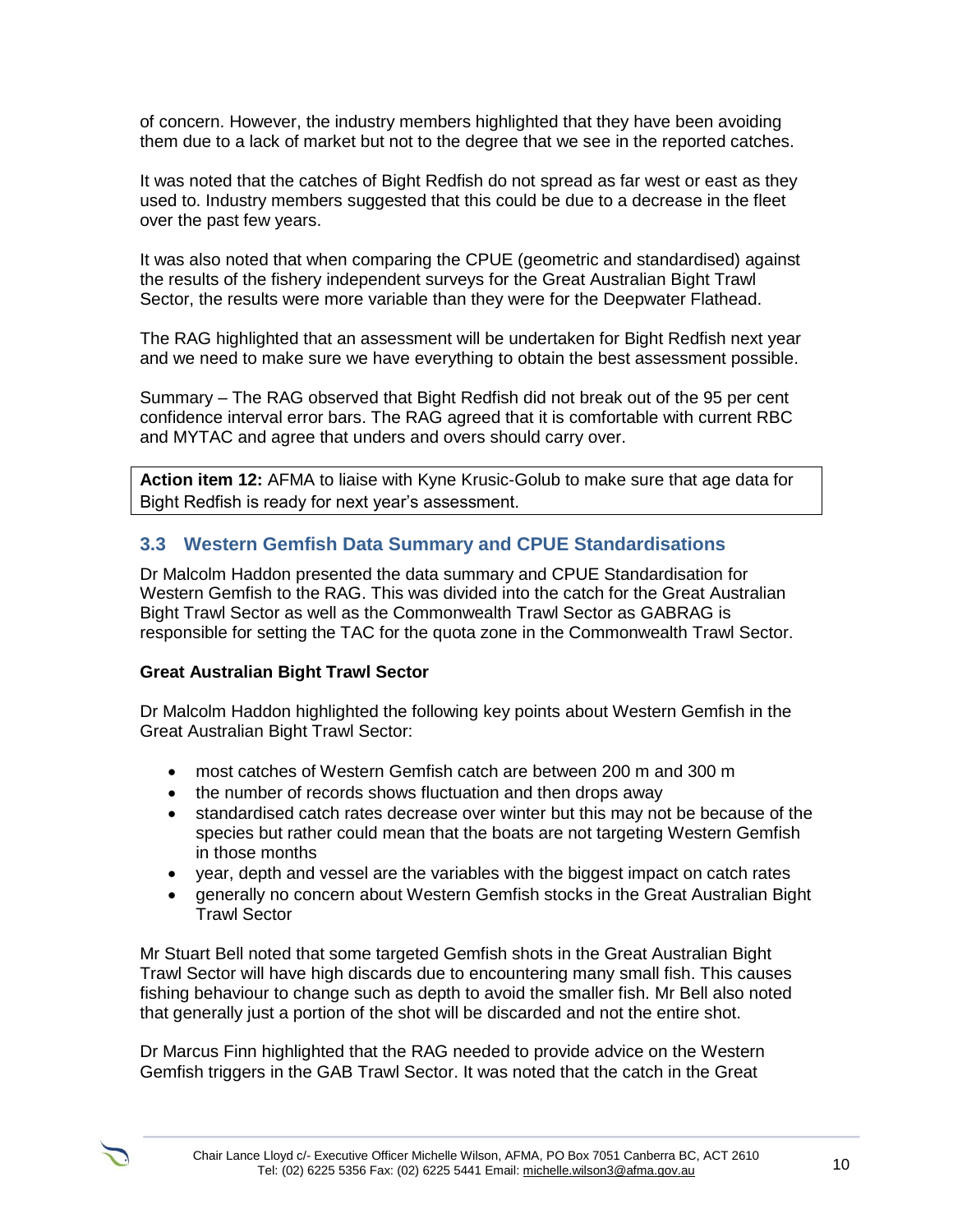Australian Bight Trawl Sector did not reach the trigger level. The RAG agreed that the triggers are still applicable and do not need to be reviewed.

#### **Commonwealth Trawl Sector**

Dr Malcolm Haddon highlighted that there is considerable discarding occurring within the Commonwealth Trawl Sector (CTS). Industry members noted concern about how the TAC was set and whether it was based on catch history. There was particular concern that there could be potential for the CTS to report higher discards in order to obtain more quota. Dr Haddon confirmed that the discards which are incorporated into the assessment come from the ISMP report, and that reporting in logbooks by individual operators would not influence this number.

It was noted that the unstandardised catch rate for the CTS shows a gentle decline but the standardised catch rate is generally flat with one significant drop in catch rates. It was suggested that this drop could have been as a result of changes in exporting of Gemfish to Japan in approximately 2001.

It was noted that the breakout rule for the Western Gemfish is whether the CPUE has broken out of the 95 per cent confidence intervals. Dr Haddon noted that the breakout rule for Western Gemfish relates to CPUE but the estimate of CPUE for the last year is highly uncertain due to the very high estimated discard rate. Therefore, it is hard to implement and have certainty of this particular breakout rule when there are such high discards. It was noted that should the discards be included in the catch rate calculations then the CPUE would have broken out high and not low. Dr Finn suggested that the RAG should have a discussion about how it has broken out in relation to the MYTAC of the CTS.

The RAG discussed the landed and discards catch of Western Gemfish as well as variables which influence this such as quota and landing prices. Dr Finn noted to the RAG that while discards are high, the estimate of total mortality does not exceed the RBC. It was noted that the discarded and retained catch for zone 40/50 shows predominately small fish. In addition the length and age data shows that most samples are young fish and suggests there is recruitment to the fishery. It was suggested that the MYTAC may be too conservative given the degree of recruits.

The RAG noted that in the absence of a breakout rule that can be applied to the data, analysis of the available data will need to occur and identify any signs of concern. This includes the fact that there is a Tier 4 Assessment, standardised catch rates, length frequency data, age data and discard data. Given analysis of these variables, the RAG agreed that they were comfortable with where the MYTAC is and that it should be maintained.

Summary – The RAG agreed that while the breakout rule could not be applied to the data, however, the length and age data as well as the standardised catch rates and total mortality, supported the RAG in being comfortable with the RBC set last year and it still being applicable.

**Action item 13:** RAG to meet out of session to decide a new breakout rule for Western Gemfish.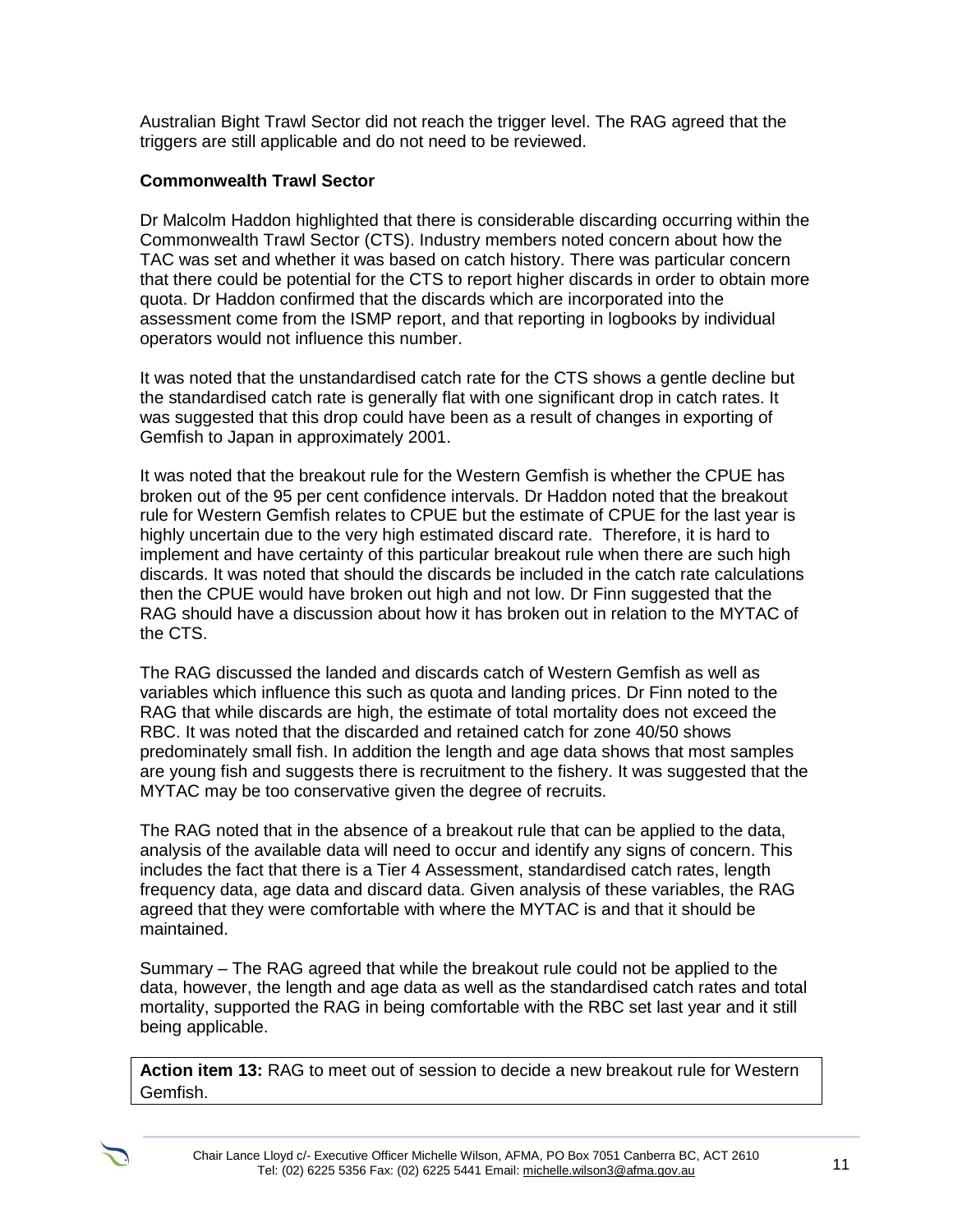**Action item 14:** Dr Malcolm Haddon to look at catch composition of Western Gemfish shots next year.

#### **3.4 GAB Orange Roughy**

The RAG discussed Orange Roughy in the GAB and highlighted the following key points:

- No Orange Roughy were taken outside of research quota last year
- No Orange Roughy have been taken year to date
- The lack of catches indicates that the bycatch TAC seems to be sufficient and still fulfilling the purpose.

The RAG agreed to maintain the current Orange Roughy TAC's of:

- 50 tonne Albany/Esperance bycatch quota
- Research quota within the research zones
- 10 tonne trigger outside of the research zones

Dr Marcus Finn noted that the10 tonne trigger outside of research zones has been carried over to the Orange Roughy Rebuilding Strategy from the Orange Roughy Conservation Programme.

Dr Ian Knuckey noted that the Orange Roughy research that has been undertaken this year appears to have been performed without appropriate planning. Industry members agreed that in future years, better planning needs to be undertaken. However, it was also a positive that the research undertaken this year produced approximately 300 otoliths and length frequencies from the Racetrack/Hamburger Hill and approximately 350 otoliths and length frequencies from the Kangaroo Island Hill. More specifically, this is the first time that samples have been obtained from the Kangaroo Island Hill since 2002.

Industry members questioned the circumstances in which the GAB Orange Roughy fishery could be re-opened. Dr Finn explained that in all circumstances, AFMA would rely on evidence to make future decisions. It was highlighted that Orange Roughy was declared as Conservation Dependent and AFMA put in closures to prevent targeted fishing except for the Cascade Plateau due to there being a stock assessment for that area. Industry members highlighted that the GAB stock was never declared overfished and the status of the stock is uncertain. Dr Finn re-confirmed that AFMA's process for setting a TAC was to conduct an assessment that gave a clear indication of the status of a stock, and then use that information to set a recommended biological catch (RBC) that was clearly sustainable.

Dr Finn also noted to the RAG and specifically industry that a research program has been undertaken in the GAB for numerous years and the RAG needs to consider whether the data could potentially be used one day in an assessment. If the data is not sufficient to be used in an assessment, then it could be suggested that the effort from industry be applied somewhere else.

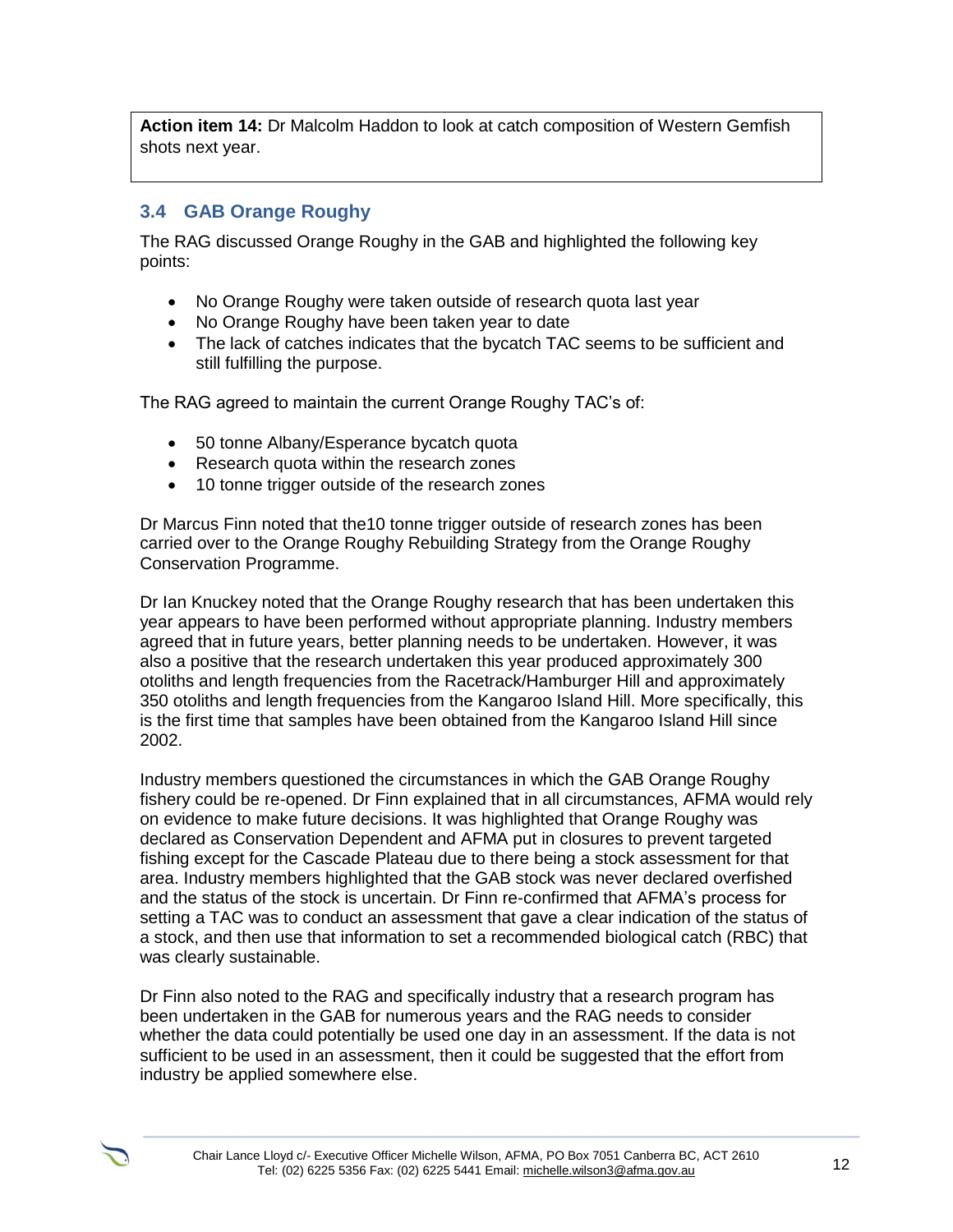Industry members believed that the fish will re-enter the fishery to a commercial fishing capacity one day. AFMA re-confirmed that when that day occurs, the fishery needs to have the appropriate data for AFMA to make an informed decision.

Additionally, GABIA expressed to the RAG that it wishes to amend the northern boundary of the Kangaroo Island Hill Closure to allow fishing of ling and grenadier providing there was no detrimental impact on the chance of catching Orange Roughy. It was highlighted that specifically, GABIA would like to go to the MAC with in principle support of the RAG. Dr Finn noted that even if the MAC recommended that the closure be amended, AFMA would go back to the RAG in or out of session once the proposed changes were mapped. The RAG agreed with this approach.

**Action item 15:** GABIA to send AFMA the proposed changes to the boundaries of the Kangaroo Island Hill Closure for AFMA to map and consequently for the RAG to consider out of session.

## **Agenda Item 4 – Non-Quota Species**

## **4.1 Update on the Western Gemfish Project**

Mr Andy Moore provided the RAG with an update on the Western Gemfish stock structure project. It was noted that the objectives of the project came out of the Tier 1 assessment which showed that catch rates of Western Gemfish between zones 40/50 and what was in the GAB looked very different. This caused uncertainty as to whether these fish should be considered as a single unit or whether they should be split apart. This project aims to clarify the stock structure between east and west and whether there is any structuring within the western stock such as multiple stocks or multiple spawning zones.

Mr Moore noted that original data from Colgan and Paxton showed that all haplotypes that came from New Zealand and the east coast of Australia were of a single stock and that all eastern South Australia, Great Australian Bight and Western Australian samples showed they were a completely different haplotype to another population. It was noted that this was unusual for marine fish which tend to move around a lot and produce many planktonic offspring which would normally suggest variability in gene flow. This project has found fixed differences in haplotype frequency differences between populations.

Mr Moore highlighted that original samples have been obtained from the Colgan and Paxton study from the Australian museum, while new samples have been obtained through sampling by AFMA, industry and Fishwell Consulting. Most of the repeat work on the mitochondrial data has been performed and now microsatellites will be used to find further delineation.

For the molecular work, the project targeted to obtain 100 samples in one year for each of the locations comprising of 50 summer samples and 50 winter samples. For the gonad/length frequency work, the target was 50 summer samples and 50 winter samples over 2 years as well as obtaining multiple samples over multiple years off Western Tasmania. It was noted that due to currents within the area and subsequent larval distributions, the convergence zone may move around. Sampling over several years will help to identify if this is the case.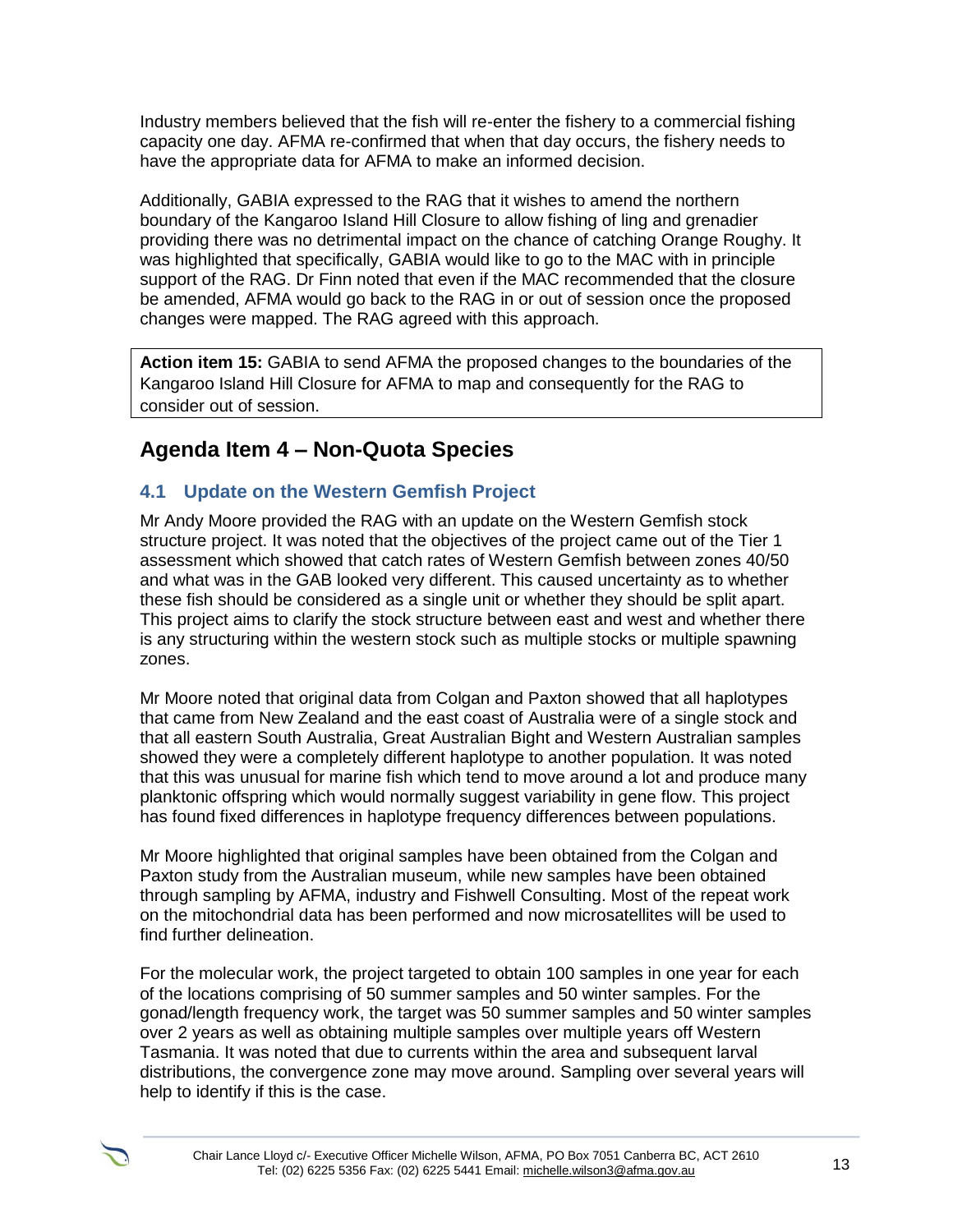Mr Moore also highlighted that currently 816 samples across all zones in both summer and winter have been obtained. It was noted that the geographic information needs to be obtained from industry to understand exactly where the samples were taken. It was also highlighted that from preliminary results:

- gonad stage data is showing larger fish in the GAB compared to other sites
- mitochondrial work is confirming previous results of Colgan and Paxton that New Zealand and Australian east coast stock is a single unit and the fish in the GAB, some of western Tasmania and South Australia/Victoria sampling site are a different unit
- A group of samples from western Bass Strait is showing distinctly to be Eastern Gemfish
- Eastern haplotypes are being identified in the SA/Vic sampling zone which Colgan and Paxton did not pick up

It was noted that all new samples as well as the previous Colgan and Paxton samples should be processed by the end of the year. However, additional genetic samples from the Western Bass Strait and the west coast of Tasmania still need to be collected. Mr Moore noted that these samples need to be collected to potentially identify changes in the convergence zone over time (approximately two years).

In addition, all locations need more summer samples taken for the gonad and length frequency work and the project would also benefit from another winter sample for comparison.

Mr Moore noted that this project could not have progressed without the input from industry. Mr Moore also acknowledged the vast amount of work that Fishwell Consulting has done to get the project underway.

Specific further sampling requirements were discussed by the RAG especially with regard to observing the gonad stage. It was agreed that this would be discussed out of session. It was also agreed that Mr Moore should write a description for port samplers on how to perform gonad analysis and sampling of female Western Gemfish.

**Action item 16:** Mr Andy Moore to produce a one page description for port samplers of how to sample Western Gemfish including gonad analysis of female Western Gemfish.

## **4.2 Fishwell Analysis of Discards**

Dr Ian Knuckey completed a boat by boat analysis for retained and discarded species from the Great Australian Bight Fishery. The analysis produced the proportion of species for each vessel using observer and logbook data. Dr Knuckey gave particular thanks to Dr Matt Koopman for his contribution to this work. The RAG noted that:

 Logbook data was taken from the years 2012 and 2013 calendar years. Over these years, 7356 shots from six vessels were analysed. The shots were spread across all months with January having the highest number of records for both years and July having the lowest for both years.

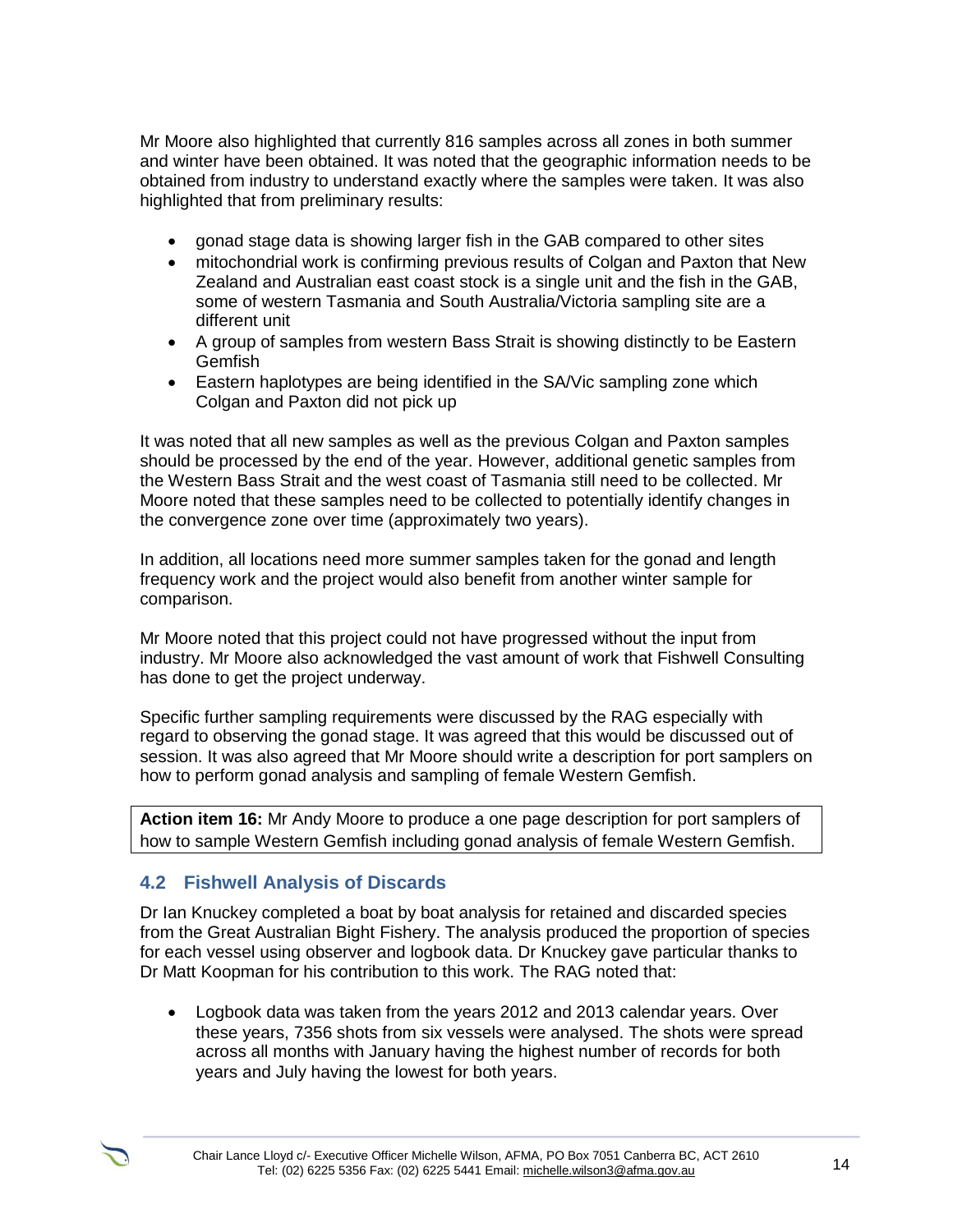- Observer data consisted of 412 records taken from five vessels during 2012 only. These records were taken in March, May, August, October and November.
- Overall, retained catch was dominated by Deepwater Flathead.

Industry members noted that the catch composition per boat is not surprising given where in the fishery the boats currently fish and how.

When observing the discard data, it was noted that the observer data provides accurate information across fine scale species composition. However, industry collected data does not back this up in the years that observers are not on the boats as most vessels currently do not report to as fine a detail.

Mr Jeff Moore noted that it would be beneficial for AFMA to perform quarterly reporting on how the boats are reporting similar to what is currently being performed for length frequencies. Dr Marcus Finn noted that a member of his team is already putting together a boat specific report for the Commonwealth Trawl Sector and the Great Australian Bight Trawl Sector that will benchmark discard reporting the specific boat against observer data and the rest of the industry.

It was agreed by all members that industry need to report discards in greater detail to allow for better assessment of discards in the fishery. The RAG discussed what categories industry could report in and agreed on the following groupings:

- Latchet
- Ocean Jacket
- **•** Gemfish
- **•** Grenadier
- Sponges
- Skates/Rays
- Dogfish including Spurdogs
- Other Sharks
- Stingarees
- Other finfish
- All quota species individually (Deepwater Flathead, Bight Redfish, Orange Roughy, School Shark, Gummy Shark, Saw Shark, Elephant Shark).

Dr Ian Knuckey noted that we need to have a process to roll these new categories out once agreed including informing AFMA Executive of the RAG's intention, consulting with skippers to make sure nothing major has been forgotten, adjusting Olfish to reflect these categories and present the crew with a one pager on how to estimate discards as accurately as possible.

Dr Marcus Finn noted that logbooks state the legal requirements for the reporting of discards and that these may need to be amended prior to any arrangements asking for a different recording method being implemented.

**Action item 17:** Dr Marcus Finn to work on ensuring GABRAG's recommendation to categorise discards can be implemented without breaking the legal requirements of filling in logbooks.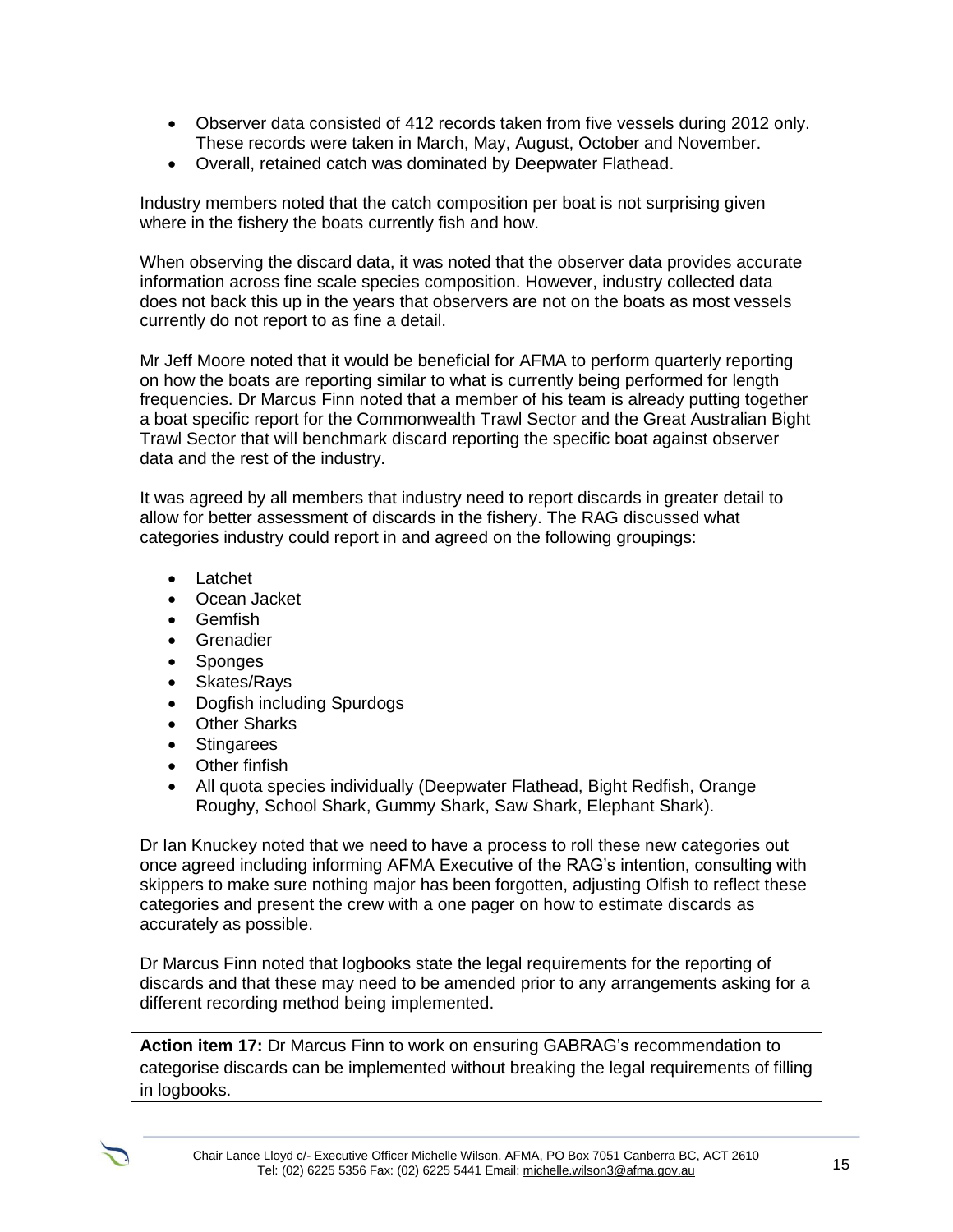**Action item 18:** AFMA to follow up the legal requirements of reporting of discards and that appropriate CAAB codes are available for the proposed discard groupings. **Action item 19:** AFMA and GABIA to update the Boat Operating Procedures Manual with agreed discard categories and produce a one pager of instructions to crew on discard reporting.

**Action item 20:** Fishwell Consulting to update Olfish for appropriate discard categories.

Dr Knuckey also presented a graph of catch of deepwater species by depth and longitude. The RAG discussed the results with reference to crew sampling requirements. The RAG agreed that based on the catches observed in Dr Knuckey's analysis, the crew sampling requirements for Grenadier and Gemfish will remain the same but the crew requirements for sampling Hapuka, Ling and Ribaldo can be deleted. The RAG also agreed that when AFMA observers visit A. Raptis and Sons Pty Ltd to perform sampling on Grenadier and Gemfish, then it is advised they perform opportunistic sampling of Hapuka, Ling and Ribaldo.

**Action item 21:** Dr Marcus Finn to ask the observer section to opportunistically sample Hapuka, Ribaldo, Blue-Eye Trevalla and Ling when performing port sampling of Grenadier and Gemfish.

## **Agenda Item 5 – Economics**

### **5.1 Presentation on MEY**

Professor John Tisdell initiated conversation within the RAG about the economics of the Great Australian Bight Trawl Sector. In particular, conversation was sparked by the issue of under caught TAC's and whether there was an economic driver for this issue.

Professor Tisdell noted that for the benefit of the RAG, it would be best to try and align the economics with the science. It was noted that the science that is presented to and observed by the RAG occurs in time series models. Professor Tisdell recommended gathering economics information such as beach price and fuel price and building up a time series of this information that the RAG can observe each year and use to answer economic related questions. It was noted that a time series of information could assist in answering questions such as:

- What quantity of a particular species is being sold in major fish markets?
- What is the price in China for a particular species given exchange rates?
- What are the input costs and how are they changing?

Professor Tisdell highlighted that to do a time series model for particular variables, industry need to assist in what is called a model industry. It was noted that this does not involved private disclosure of data but providing an average of what can be expected for different variables.

Another option, although a more complex option, is to build a multi-species fisheries model which assists in answering the question of how do you maximise the performance or profit of the fishery in a multi-species situation.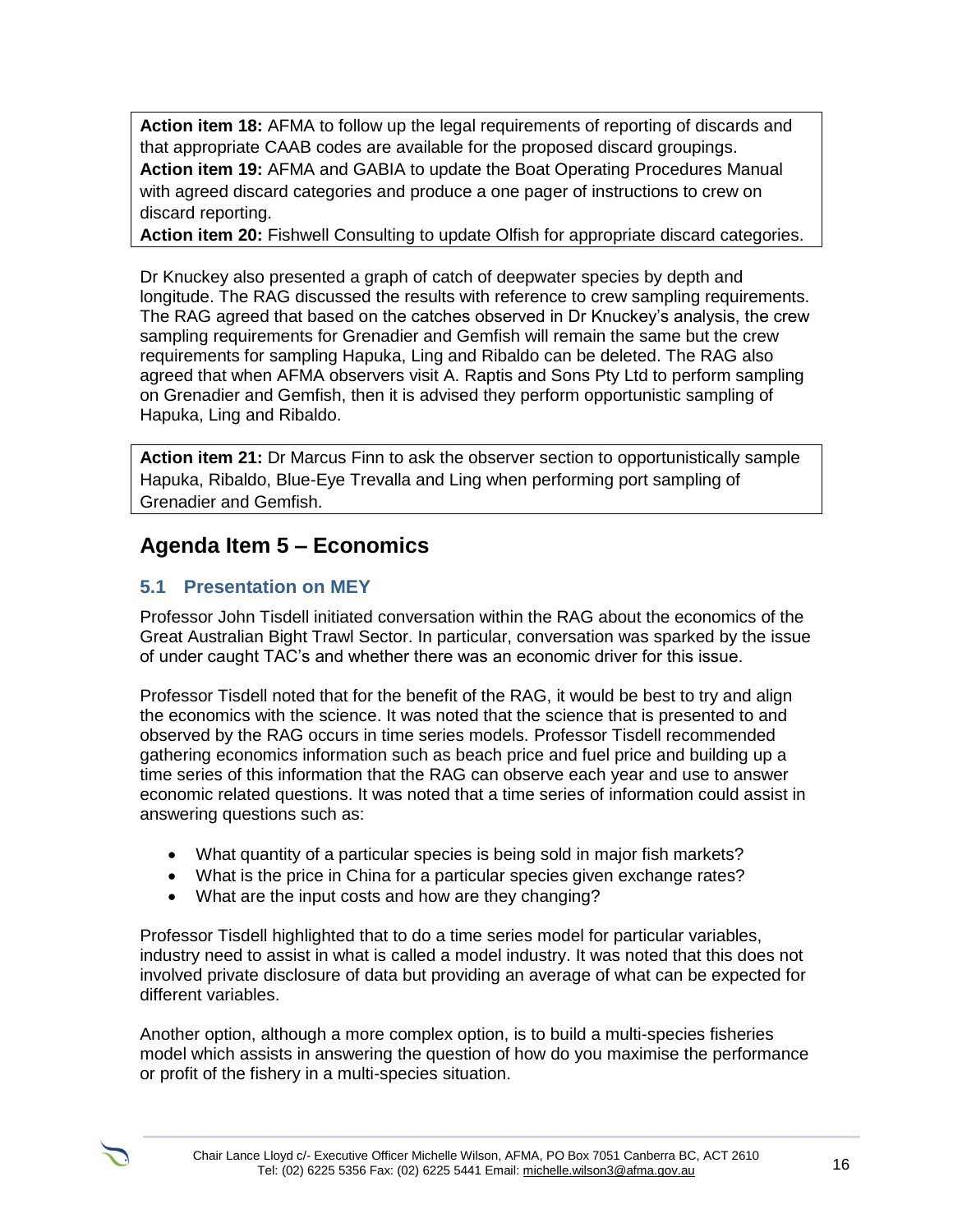Industry members questioned whether impediments can be factored into the model such as in the case of where regulation prevents the utilisation of a species. Professor Tisdell noted that constraints can be built into the model. It was highlighted that the Great Australian Bight Trawl Sector is a unique fishery in how it operates and the two biggest costs are fuel and crew. Mr Jim Raptis highlighted that specifically, restrictions apply around the use of foreign vessels and foreign crew in Australian waters. Additionally, Mr Raptis noted that another large cost is the upgrading of equipment on the vessels and that not enough profit is currently being made to modernise the fleet.

Professor Tisdell highlighted that the RAG should be bringing the most up to date economic data to each meeting. With this, a sensitivity analysis could be run to predict optimal outcomes and answer questions such as what would the cost of labour need to be to make 'x' amount of profit?

There was concern from industry members that a list of prices will not be sufficient to answer economic questions due to there being many factors that are not within their control and cannot be controlled. Professor Tisdell noted that these types of models provide you with the elasticity of demand and can also build in the variables into the model such as market availability and demand.

Dr Knuckey noted that he understood that business knowledge is already in the heads of industry members but confirmed that the RAG obtaining a time series of economic information would be very beneficial to the industry. Dr Knuckey also noted that there is a template that is used in the Northern Prawn Fishery to calculate MEY. Some of the variables used based on \$/boat day include:

- Fuel costs
- Capital costs with depreciation
- Capital costs without depreciation
- Gear costs
- Total repairs and maintenance
- Proportion of variable costs in repairs and maintenance
- Marketing costs per kg
- Crew share of the catch revenue per kg

It was suggested that these same categories would be enough to get a time series started for the Great Australian Bight Trawl Sector. The RAG agreed.

Mr Andy Moore noted that ABARES have set aside funding to undertake an economic survey of the Great Australian Bight Trawl Sector in 2015. Dr Knuckey suggested to industry members that when they are providing ABARES with recent data, it would also be beneficial to supply ABARES with historical data if it is available.

Dr Marcus Finn noted that AFMA have been starting to think in this sphere and a letter will be sent to the MAC's shortly informing them that AFMA's intention is to request lease price information when quota trades are done. AFMA, through the economists, are trying to build a picture of the economics of fisheries management. Dr Finn noted that it would be worth economic data being presented to the RAG in data summaries in a similar format to the biological data.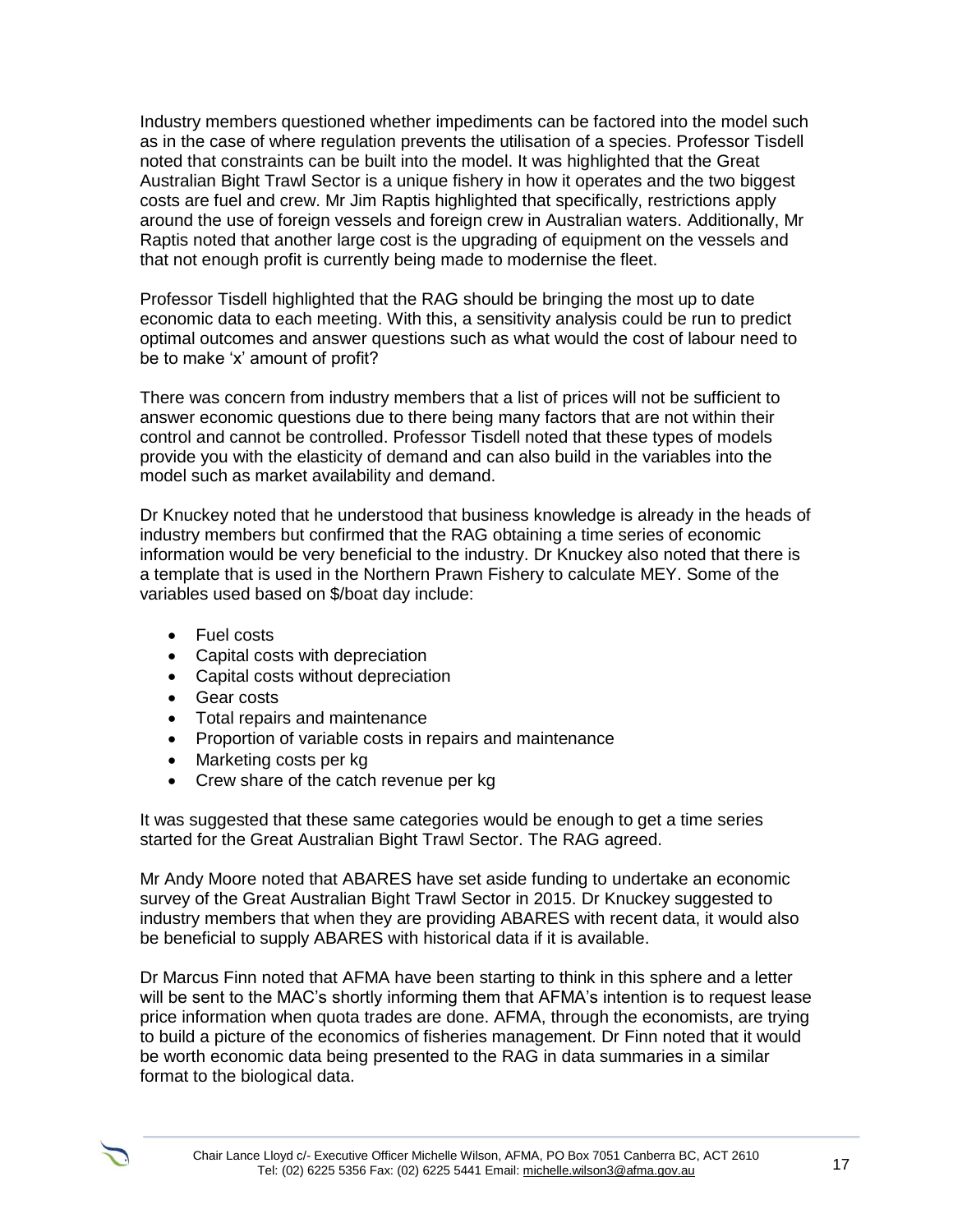The RAG agreed that it would be useful if Professor Tisdell could consider how this work could be undertaken and to consult with ABARES on what information they will be collecting. Dr Knuckey suggested that industry should provide the past 15 – 20 years' worth of economic data when providing information to ABARES. Mr Andy Moore highlighted that the more data received the better as long as industry were happy to do so. Industry members had concerns about the confidentiality of the data and what will be published. Mr Andy Moore reassured industry that no individual boat data would be published and Professor Tisdell recommended that the industry members provide information as a model company to avoid giving individual company data and rather data that is representative of the industry as a whole.

**Action item 22:** ABARES to consult with Professor John Tisdell about what they intend to do with the economic survey and what information they intend to collect.

**Action item 23:** AFMA to obtain economic data incorporated into next RAG in the form of a data summary

**Action item 24:** Dr Ian Knuckey to circulate the Northern Prawn Fishery economic template to the RAG

## **Agenda Item 6 - Other Business**

Mr Jeff Moore requested that the RAG consider sending the RAG papers to the rest of the industry and not just RAG members given that the industry is so small. Dr Marcus Finn noted that AFMA can check but the RAG is bound by confidentiality and the general dissemination of all RAG papers might be a problem. Dr Finn agreed that in a small industry, all members having access to papers in advance of the meeting would allow early feedback. However, he needed to make sure this could happen in a fashion that allowed RAG discussions to remain confidential in the rare circumstances where it was required.

**Action item 25:** Dr Marcus Finn to enquire about RAG confidentiality rules and whether RAG papers can be sent outside RAG members and participants and to broader GAB industry operators.

Mr David Hall also suggested that it would be good if AFMA Commissioners received copies of the RAG and MAC agenda and perhaps papers also so they are aware of items being discussed.

*The meeting closed at 5.30 pm*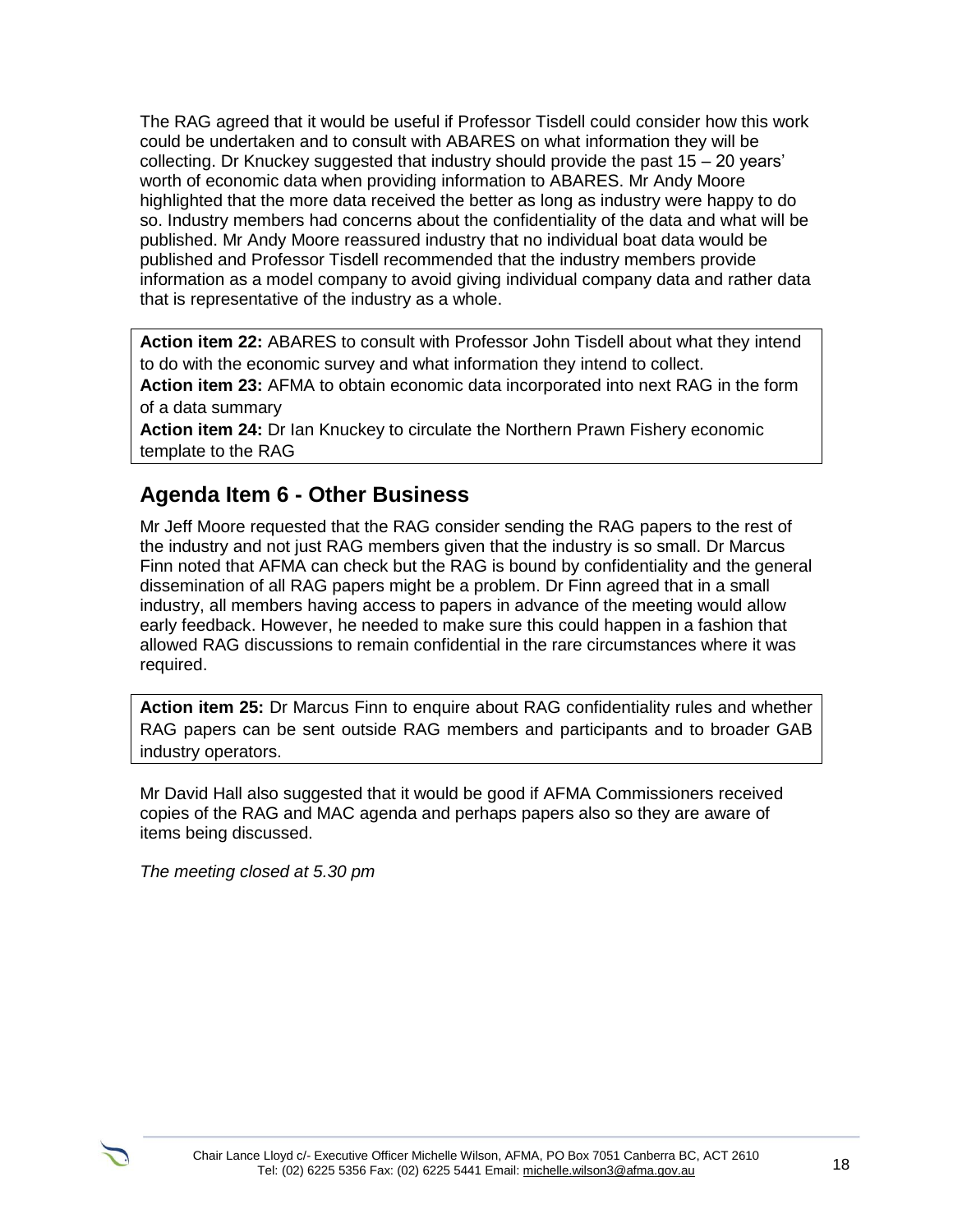## *Day 2*

*The meeting opened at 08.40 am* 

## **Agenda Item 1 – Data and Research**

## **1.1 Update on Research Cycles**

The RAG allocated the available time to the other items on the agenda. The updated information was provided to the RAG in the meeting papers prior to the meeting commencing.

## **1.2 GAB Research and Assessment Plan**

This was covered under *1.3 GAB Annual Research Plan and the SESSF Five Year Plan*.

## **1.3 GAB Annual Research Plan and the SESSF Five Year Plan**

Dr Marcus Finn advised the RAG that advice was sought for the Annual Research Plan for the 2016/17 financial year. It was noted that FRDC have considered proposals for the 2015/16 financial year so the RAG needs to forecast research needs two years ahead. The RAG discussed and amended the GAB Research and Assessment Plan. The amended table can be found in Table 3.

Dr Finn noted that the standard monitoring work such as assessments, ISMP and data collection is already accounted for. The RAG did not identify any further strategic research needs.

The RAG did not have time to address the SESSF Five Year Plan. However, the plan and associated information was provided to the RAG in the meeting papers prior to the meeting commencing.

## **1.4 Update on ISMP**

The RAG did not have time to address this agenda item. However, the associated information was provided to the RAG in the meeting papers prior to the meeting commencing.

## **Agenda Item 2 – GAB Orange Roughy Research**

## **2.1 Update on GAB Orange Roughy Research**

The RAG ran out of time to address this agenda item

## **Agenda Item 3 – Great Australian Bight Research Program**

## **3.1 Update on the Great Australian Bight Research Program**

Dr Steven Lapidge, Research Director of the Great Australian Bight Research Program, from the South Australian Research and Development Institute presented the RAG with an overview of the Great Australian Bight Research Program including an update on the progress of the project. Dr Lapidge noted the following key points: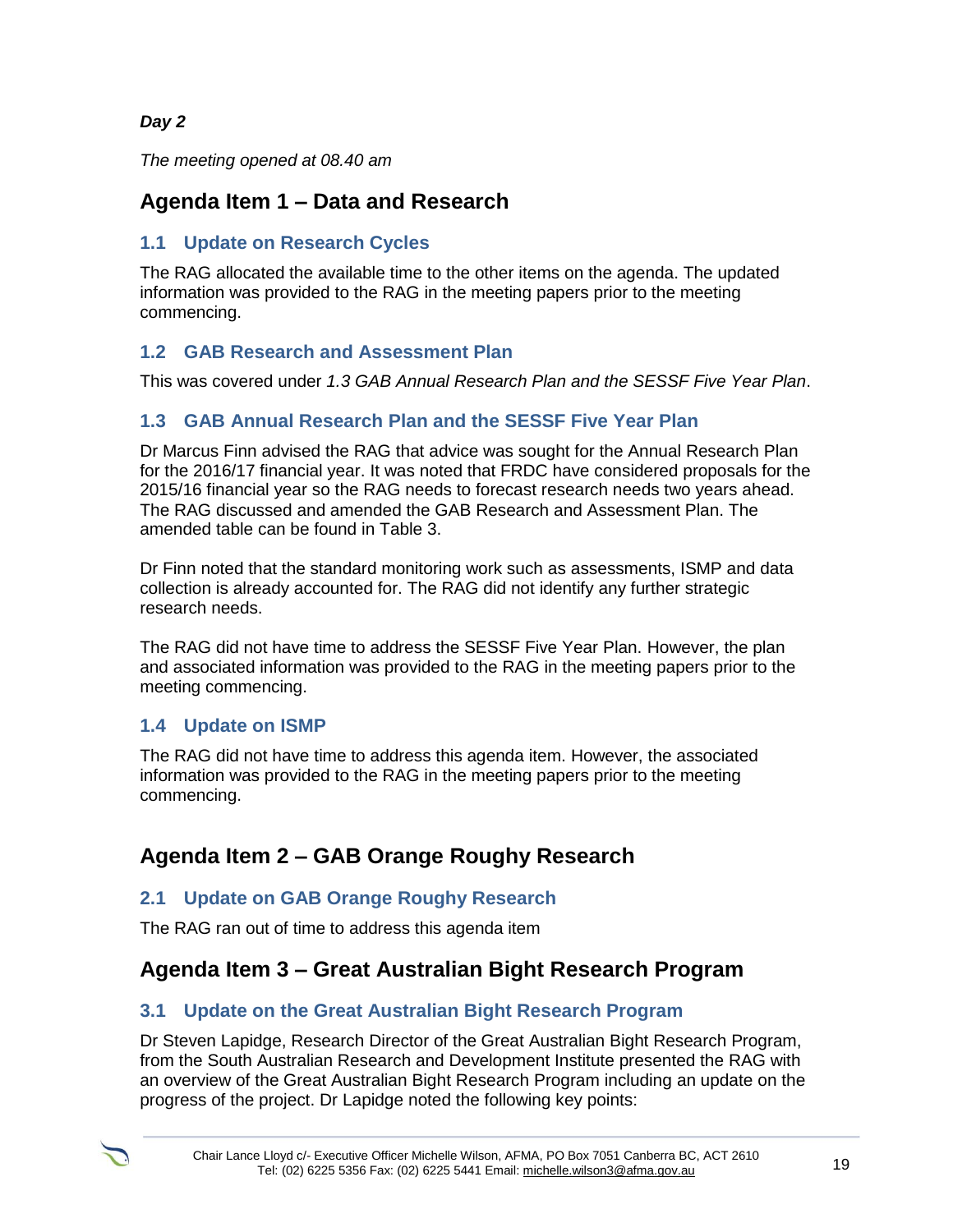- Currently in the Great Australian Bight, there are nine petroleum permits allocated across BP, Bight Petroleum, Chevron Australia and Murphy/Santos.
- As part of the regulatory approval of securing the petroleum leases, 3D seismic surveying was undertaken between November 2011 and May 2012.
- Drilling is expected to commence in the Great Australian Bight in the summer of 2015/16 but may be pushed back further.
- The drilling will take between 18-30 months to complete and aims to determine whether commercial quantities of hydrocarbon resources exist within the area.
- The proposed drilling area will occur in water depths of 1000 2500 m. At its closest point, the drilling area is 400 km west of Pt Lincoln and 370 km south west of Ceduna.
- The Great Australian Bight Research Program is a unique collaboration between BP, SARDI, CSIRO, University of Adelaide and Flinders University.
- The project is a \$20 million whole of ecosystem project involving \$14 million contribution from BP, \$3 million in kind contribution from SARDI and \$3 million in kind contribution from CSIRO.
- The project aims to inform sustainable development in the region and allow assessment of future impacts.
- The project started in 2013 and is currently meeting milestones despite its slow start.
- The ecological data will be made publicly available and the program will be overseen by a high-level independent science panel.
- The project is broken into the following 7 themes:
	- o Oceanography
	- o Open-water (pelagic) Ecosystem and Environmental Drivers
	- o Seafloor (benthic) Biodiversity
	- o Ecology of Iconic Species and Apex Predators
	- o Petroleum Geology and Geochemistry
	- o Socio-economic Analysis
	- o Integration and Modelling

The RAG noted the update on these individual themes.

It was noted that as part of one of the themes, Dr Sean Pascoe from CSIRO will be undertaking a study on GAB fisheries and the potential impact of petroleum development.

It was also noted that a stakeholder science symposium will be held from mid-2015 and RAG members were encouraged to register their interest in attending with Dr Lapidge.

**Action item 26:** Professor John Tisdell to obtain a summary of Sean Pascoe's economic work of the Great Australian Bight.

## **Agenda Item 4 – Other Business**

No other business was suggested by the RAG.

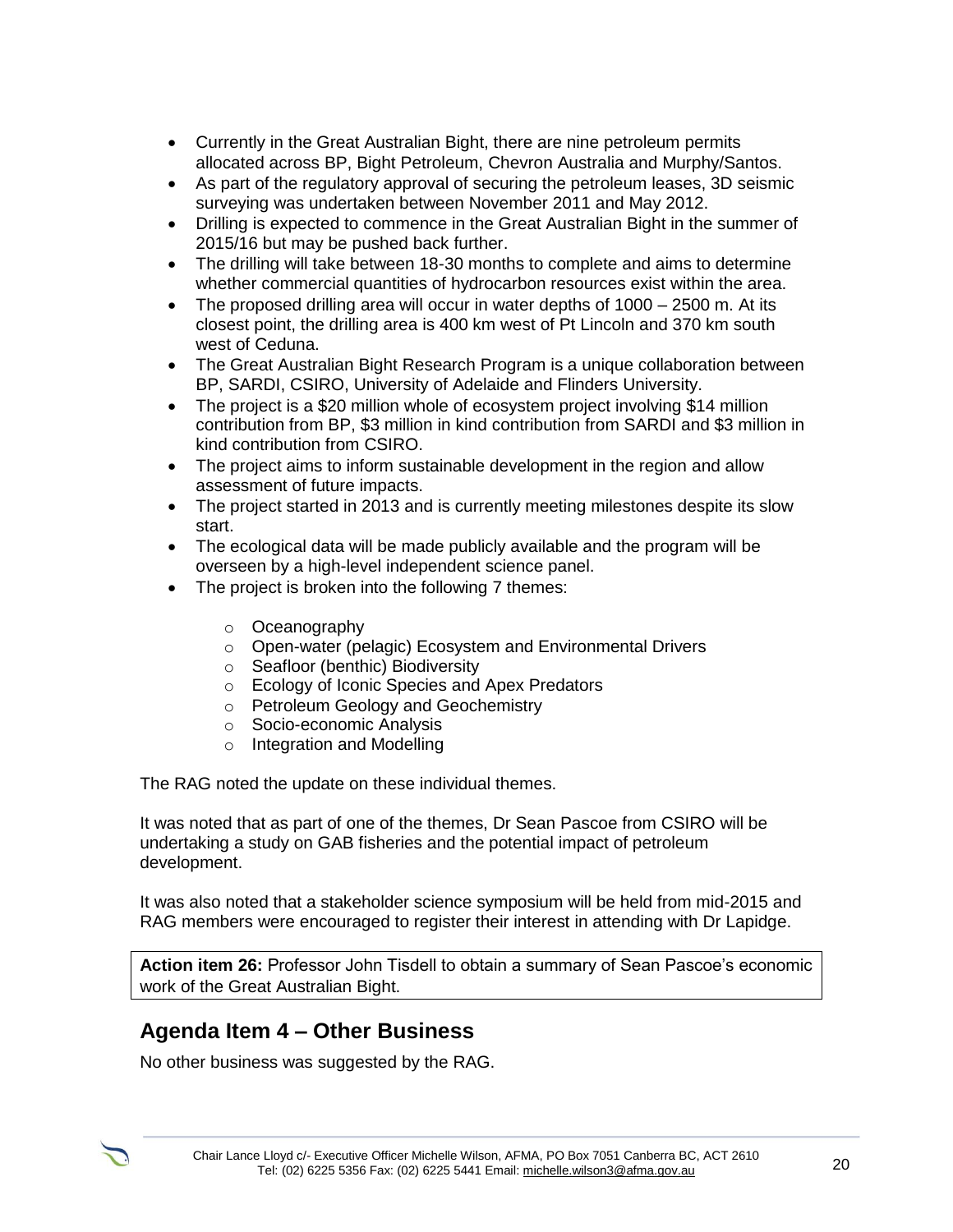## **Agenda Item 5 – Next Meeting and Close**

The Chair closed the meeting and thanked everyone for their participation and contributions. It was noted that being an assessment year, two meetings would be required at approximately the same time next year.

*The meeting was closed at 1.30pm.*

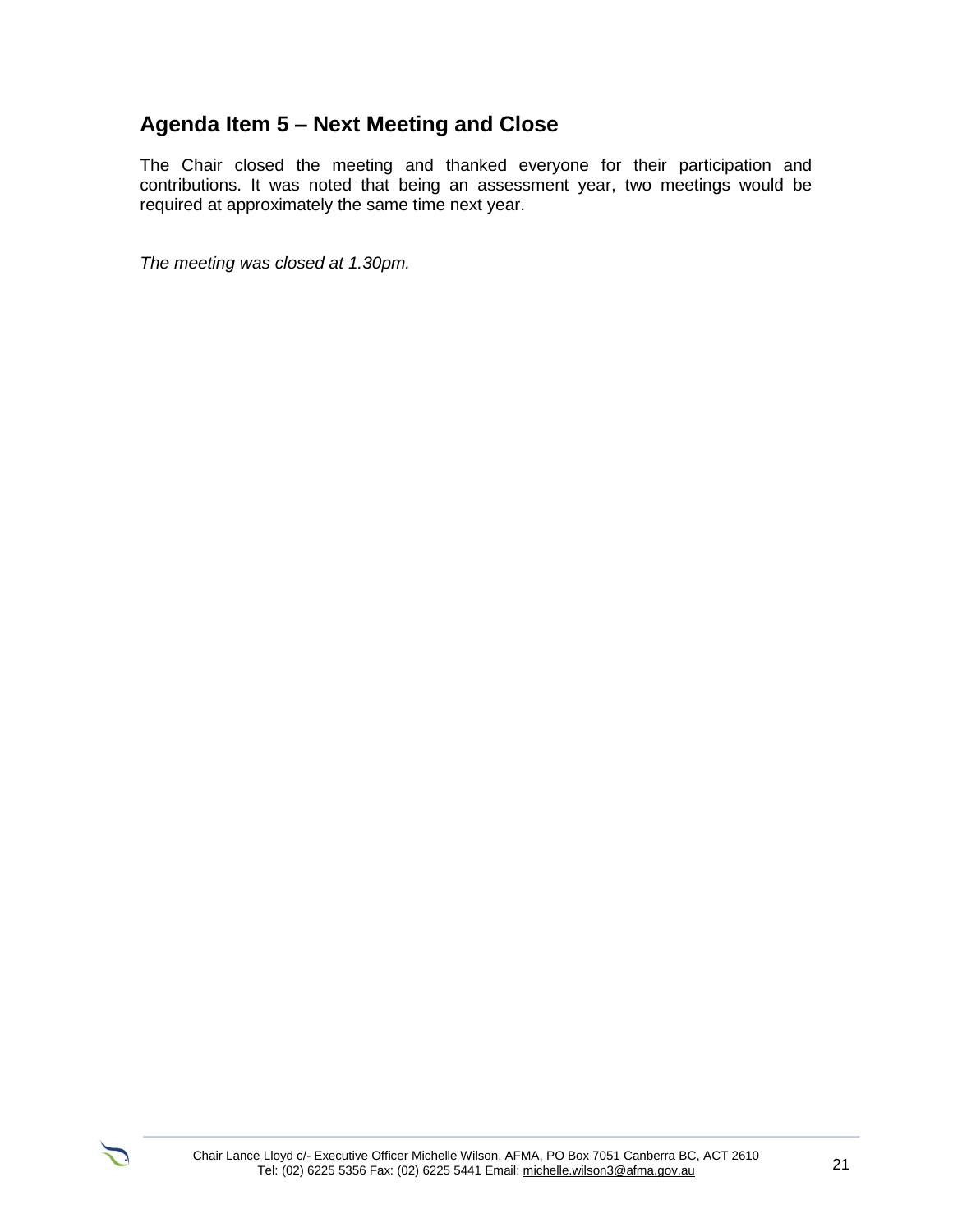## **Table 1. Action items addressed with progress recorded.**

| <b>GABRAG</b><br><b>Meeting</b> | <b>Action Item</b>                                                                                                                                                                                                                                                                                                                        | <b>Action Person</b>             | <b>Timeframe</b> | <b>Progress</b>                               |
|---------------------------------|-------------------------------------------------------------------------------------------------------------------------------------------------------------------------------------------------------------------------------------------------------------------------------------------------------------------------------------------|----------------------------------|------------------|-----------------------------------------------|
|                                 | GABRAG 2 - 3 December 2012                                                                                                                                                                                                                                                                                                                |                                  |                  |                                               |
| 2/2012                          | #17 Update GABTF Operation Manual, Slope Species Sampling and amend 5b<br>sampling size from 100 samples from a 50 kg catch to 100 sample from a roughly<br>300 kg catch (its ok for Gemfish and Blue Grenadier but it's not ok for the other<br>species).                                                                                | <b>AFMA Manager</b><br>and GABIA | Out of Session   | In progress                                   |
| 2/2012                          | #19 Forward gear type and configuration time line to Neil Klaer.                                                                                                                                                                                                                                                                          | <b>Jeff Moore</b>                | Out of Session   | Complete                                      |
|                                 |                                                                                                                                                                                                                                                                                                                                           |                                  |                  |                                               |
| 1/2013                          | #1 Ensure that crew data is being submitted to CSIRO in a suitable database for<br>input into the stock assessments. As a one off project paid by GABIA, the GABTF<br>crew data was sent to Matt Koopman from Fishwell to enter into a database<br>suitable for CSIRO.A similar process needs to be put in place for all of the<br>SESSF. | <b>AFMA Manager</b>              | Out of Session   | Complete - to be<br>improved for next<br>year |
| 1/2013                          | #2 Provide a data summary on the Danish seine vessel operating in the GABTF and<br>forward logbook and observer data to Ian Knuckey.                                                                                                                                                                                                      | <b>Neil Klaer</b>                | Out of Session   | Complete                                      |
| 1/2013                          | #3 Examine logbook and observer data to obtain catch composition, length<br>frequencies and trip summary of the Danish seine vessel operating in the GABTF,<br>to investigate if this vessels catch is representative of a trawl vessels catch or<br>does it differ.                                                                      | lan Knuckey                      | Out of session   | Complete                                      |
| 1/2013                          | #4 Organise observers on the Danish seine vessel operating in the GABTF one trip a<br>year (Gail Jeanette).                                                                                                                                                                                                                               | <b>AFMA Manager</b>              | Out of session   | Complete                                      |
| 1/2013                          | #5 Liaise with Tony Muollo the owner of the Danish seine vessel to obtain crew<br>length frequency samples for Deepwater Flathead and Bight Redfish.                                                                                                                                                                                      | <b>GABIA</b>                     | Out of session   | Complete                                      |
| 1/2013                          | #6 Include an agenda item on Western Gemfish triggers at the next RAG meeting for<br>members to discuss whether they remain suitable with the additional information<br>received over the past few years.                                                                                                                                 | EO                               | 25 November      | Complete                                      |
| 1/2013                          | #8 Ask Professor Bronwyn Gillanders from University of Adelaide for any information<br>on cuttlefish and forward information to the RAG and AFMA. This is due to                                                                                                                                                                          | <b>Jeff Moore</b>                | Out of Session   | Not complete                                  |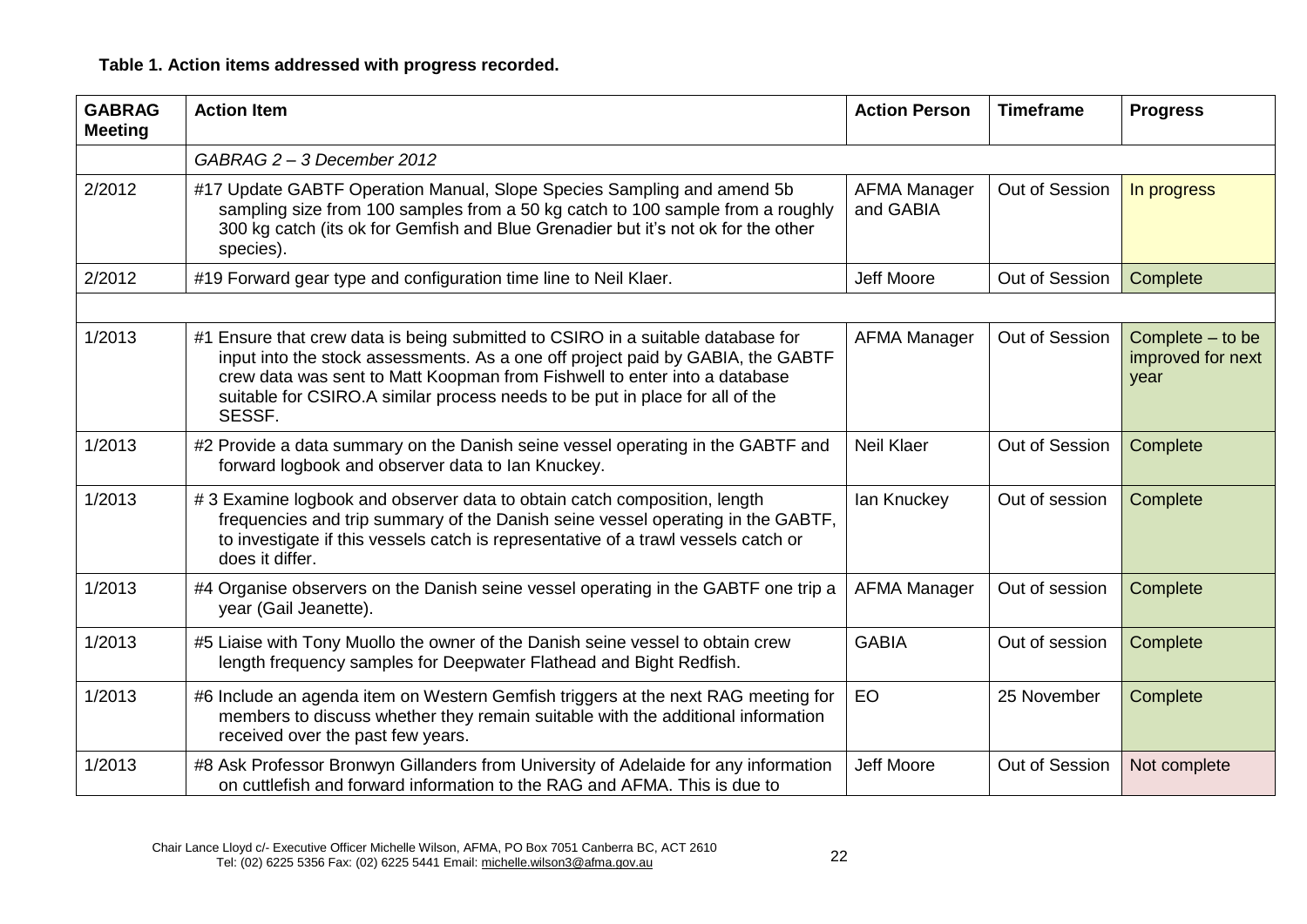|        | cuttlefish remaining High Risk in ERA due to limited data.                                                                                                                                                                                                                                                                                                                   |                                                                                                    |                   |                  |
|--------|------------------------------------------------------------------------------------------------------------------------------------------------------------------------------------------------------------------------------------------------------------------------------------------------------------------------------------------------------------------------------|----------------------------------------------------------------------------------------------------|-------------------|------------------|
| 1/2013 | #11 Install a provision on the new version of Olfish to record discards and length<br>frequencies.                                                                                                                                                                                                                                                                           | lan Knuckey                                                                                        | <b>Early 2014</b> | Complete         |
| 1/2013 | #12 Trial the new provisions in Olfish for a period of time and report back to the RAG<br>whether it is feasible for the crew to input this data into Olfish.                                                                                                                                                                                                                | Industry                                                                                           | Out of Session    | Complete         |
| 1/2013 | #14 Investigate the ISMP onboard data which is collected every financial year and<br>why it isn't suitable to include in the Deepwater Flathead assessment.                                                                                                                                                                                                                  | Neil Klaer and<br><b>AFMA Manager</b>                                                              | 25 November       | Complete         |
| 1/2013 | #16 Investigate the average discard of 100 kg in the GAB mid shore that has been<br>recorded for two shots in the 2012 calendar year.                                                                                                                                                                                                                                        | <b>AFMA Manager</b>                                                                                | 25 November       | Complete         |
| 1/2013 | #20 Coordinate with industry samples of Western Gemfish including otoliths, fin clips,<br>length measurements and gonads to be utilised in the stock structure project.                                                                                                                                                                                                      | Andy Moore<br>(Jeff to action a<br>shot in a<br>spawning<br>aggregation as<br>soon as<br>possible) | Out of session    | Complete         |
| 1/2013 | #24 Liaise with CTS operators in Portland that were catching Western Gemfish prior<br>to 1992 and match the anecdotal evidence with the logbooks. If identified through<br>liaison that the catches are consistent then the assessment will included catches<br>prior to 1992, if the catches are inconsistent then the assessment will remove the<br>catches prior to 1992. | <b>Mark Chambers</b><br>and Andy Moore                                                             | 25 November       | Complete         |
| 1/2013 | #25 Ian Knuckey to send Neil Klaer additional data on Western Gemfish length<br>frequency samples for 2011. Neil Klaer to forward on the data to Mark Chambers.                                                                                                                                                                                                              | lan Knuckey<br>and Neil Klaer                                                                      | 15 November       | Complete         |
|        |                                                                                                                                                                                                                                                                                                                                                                              |                                                                                                    |                   |                  |
| 2/2013 | #1 AFMA Manager and Neil Klaer are to examine data and the ongoing issue of<br>apparent missing data for last four financial years.                                                                                                                                                                                                                                          | Neil Klaer,<br><b>AFMA Manager</b>                                                                 |                   | Complete         |
| 2/2013 | #2 Skippers to provide whole western gemfish from any catches on winter spawning<br>stock - any fish seen to be running ripe.                                                                                                                                                                                                                                                | GABIA, GABTF<br>skippers                                                                           |                   | Complete         |
| 2/2013 | #3 Mark Chambers to provide the actual output estimates of Western Gemfish model                                                                                                                                                                                                                                                                                             | <b>Mark Chambers</b>                                                                               | <b>ASAP</b>       | In progress - Dr |

## **Table 1. Action items addressed with progress recorded.**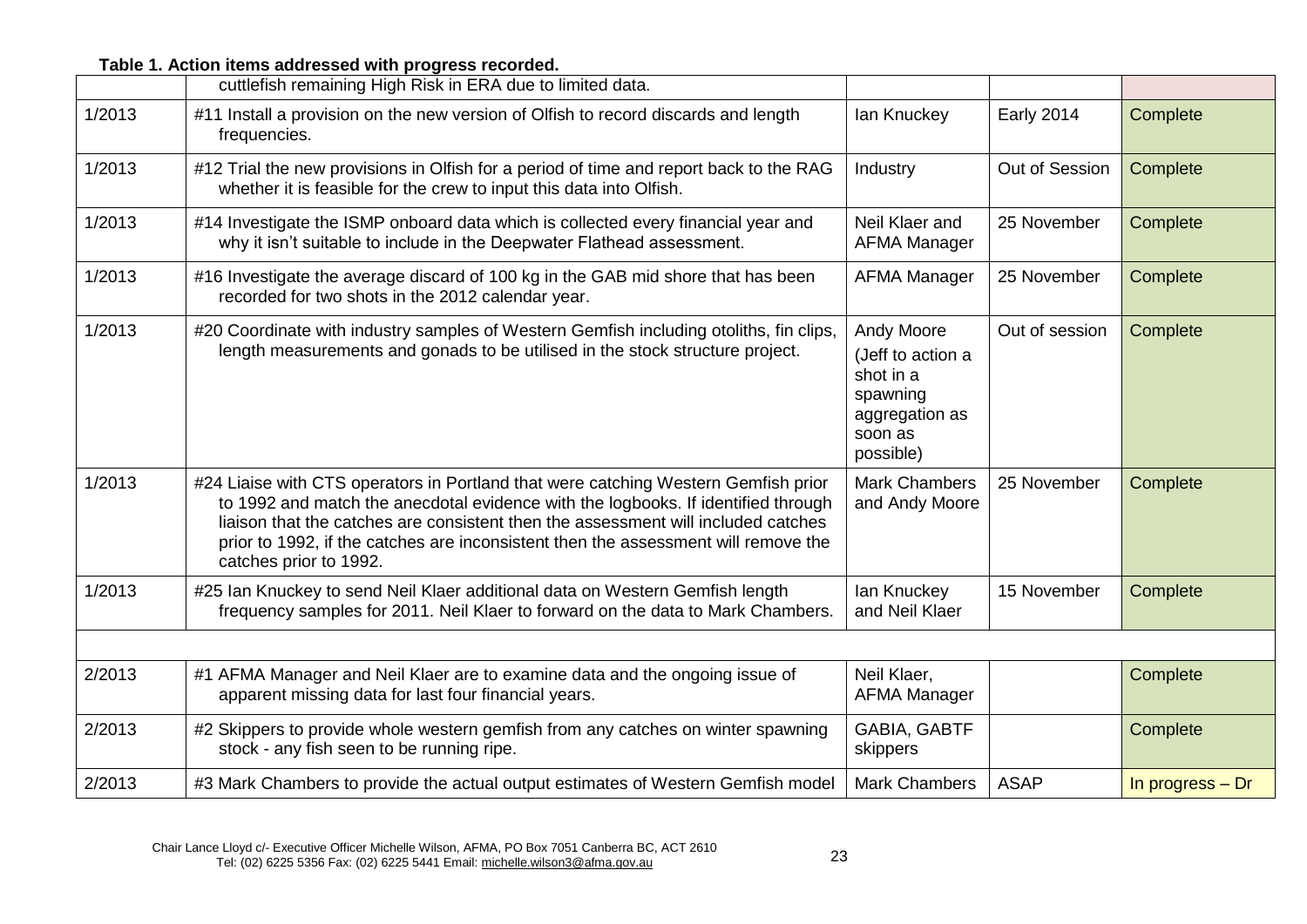**Table 1. Action items addressed with progress recorded.** 

|        | to Neil Klaer for examination.                                                                                                                                                                                                                                                                                                                |                             |                                  | <b>Malcolm Haddon</b><br>to check that this<br>has been<br>completed |
|--------|-----------------------------------------------------------------------------------------------------------------------------------------------------------------------------------------------------------------------------------------------------------------------------------------------------------------------------------------------|-----------------------------|----------------------------------|----------------------------------------------------------------------|
| 2/2013 | #4 Minutes on Bight Redfish from GABRAG 1/2013 (31 Oct 2013) to be circulated<br>out of session for more comments on Bight Redfish stock assessment update.                                                                                                                                                                                   | <b>RAG EO</b>               | <b>ASAP</b>                      | Complete                                                             |
| 2/2013 | #5 Ian Knuckey to graph discards from Neil Klaer's 'discards & retained catch<br>analysis' and compare to industry logbook data.                                                                                                                                                                                                              | lan Knuckey                 | Out of session                   | Complete                                                             |
| 2/2013 | #6 GABIA to gather data on species with set trigger levels (such as distribution,<br>range, area of fishery, how much is taken in area of SESSF); GABIA to supply to<br>RAG out of session so the RAG may determine if the RAG needs to re-visit any of<br>the current trigger levels.                                                        | <b>GABIA &amp; RAG</b>      | Out of session                   | Complete                                                             |
| 2/2013 | #7 RAG EO to circulate presentation and John to take comments on how model<br>could be improved to be more useful in future                                                                                                                                                                                                                   | John Tisdell &<br><b>EO</b> | Out of session                   | Complete                                                             |
| 2/2013 | #9 AFMA manager to check issues regarding FIS data collection and confidentiality<br>issues and feasibility of the use of this data to inform SARDI seismic survey<br>review The RAG agreed subject to issues related to FIS data collection and<br>confidentiality to collaborate with SARDI to analyse and jointly publish the FIS<br>data. | <b>AFMA Manager</b>         | December<br>2013-January<br>2014 | In Progress -<br>ongoing                                             |
| 2/2013 | #14 RAG to recommend that CSIRO perform an analysis of industry and ISMP<br>recorded catches of sharks and rays in the GABTF                                                                                                                                                                                                                  | Chair & CSIRO               | Out of session                   | Complete                                                             |
| 2/2013 | #16 Andy Moore to obtain an update from PhD student on study of Ocean Jackets &<br>Latchet ecology and provide to RAG                                                                                                                                                                                                                         | Andy Moore                  | Out of session                   | Complete.                                                            |
| 2/2013 | #17 AFMA to complete draft of 2014-16 Bycatch and Discard Workplan with GABIA<br>input and circulate to RAG for comment                                                                                                                                                                                                                       | AFMA (&<br>GABIA & RAG)     | December<br>2013                 | Complete                                                             |
| 2/2013 | #18 Ian Knuckey to provide GABRAG with an analysis of main GABTF species<br>caught, spp discarded, sharks & rays, stingarees and sponges based on ISMP<br>data, to inform which species should be detailed in section four of the GABIA<br>Operational Procedures Manual and for e-log reporting of discards.                                 | lan Knuckey                 | Out of session                   | Complete                                                             |
| 2/2013 | #20 RAG to produce a two page table with future strategic priorities and B&D work<br>plan projects combined.                                                                                                                                                                                                                                  | <b>RAG EO</b>               | Out of session                   | Complete                                                             |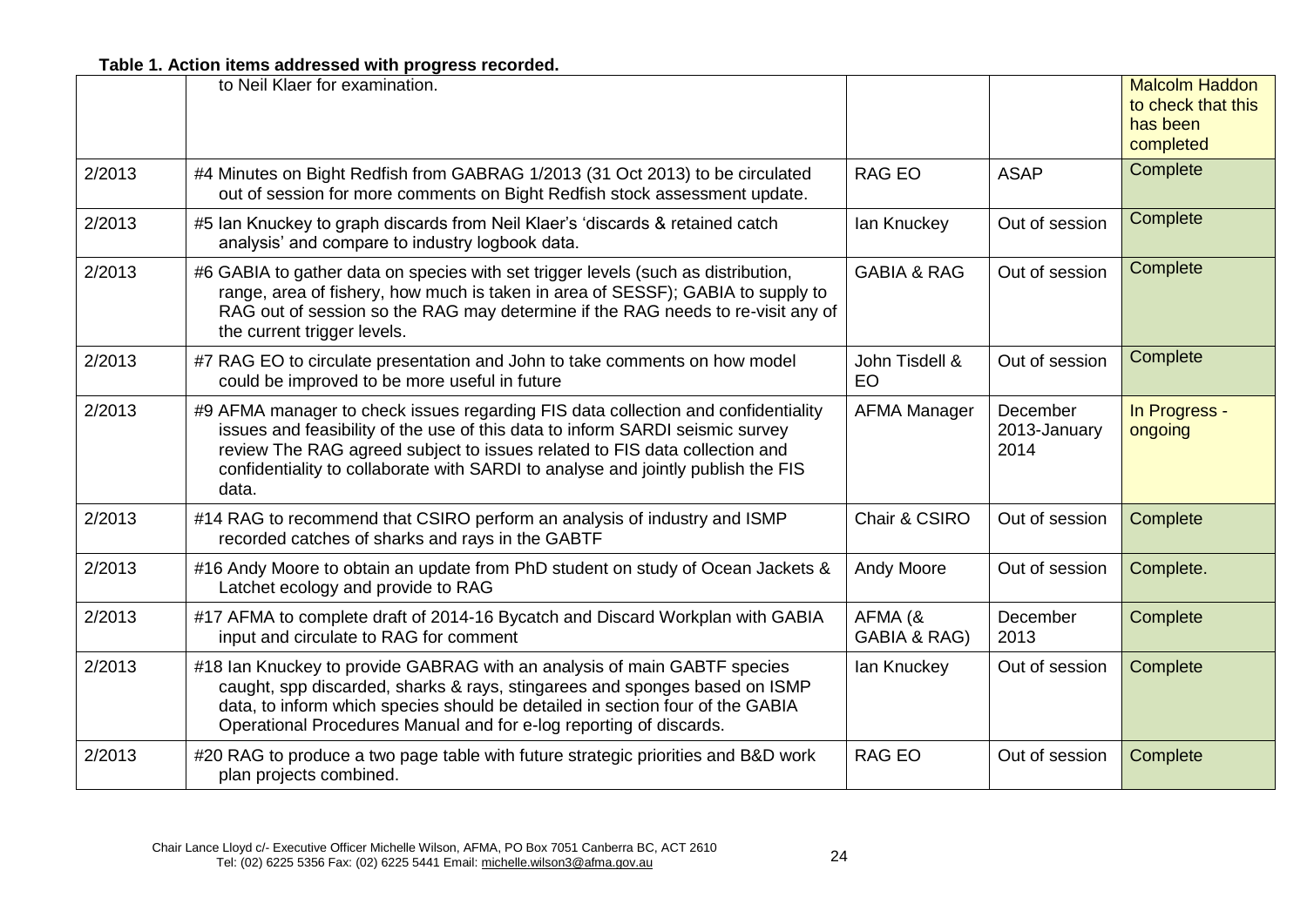## **Table 2. Updated standing list of action items**

| <b>GABRAG</b><br><b>Meeting</b> | <b>Action Item</b>                                                                                                                                                                                                                                                                                                                            | <b>Action Person</b>             | <b>Progress</b>          |  |  |  |
|---------------------------------|-----------------------------------------------------------------------------------------------------------------------------------------------------------------------------------------------------------------------------------------------------------------------------------------------------------------------------------------------|----------------------------------|--------------------------|--|--|--|
| 2/2012                          | #17 Update GABTF Operation Manual, Slope Species Sampling and amend 5b<br>sampling size from 100 samples from a 50 kg catch to 100 sample from a roughly<br>300 kg catch (its ok for Gemfish and Blue Grenadier but it's not ok for the other<br>species).                                                                                    | <b>AFMA Manager</b><br>and GABIA | In progress              |  |  |  |
|                                 |                                                                                                                                                                                                                                                                                                                                               |                                  |                          |  |  |  |
| 1/2013                          | #8 Ask Professor Bronwyn Gillanders from University of Adelaide for any information<br>on cuttlefish and forward information to the RAG and AFMA. This is due to<br>cuttlefish remaining High Risk in ERA due to limited data.                                                                                                                | <b>Jeff Moore</b>                | Not complete             |  |  |  |
|                                 |                                                                                                                                                                                                                                                                                                                                               |                                  |                          |  |  |  |
| 2/2013                          | <b>Mark Chambers</b><br>#3 Mark Chambers to provide the actual output estimates of Western Gemfish model<br>In progress - Dr<br>to Neil Klaer for examination.<br><b>Malcolm Haddon</b><br>to check that this<br>has been<br>completed                                                                                                        |                                  |                          |  |  |  |
| 2/2013                          | #9 AFMA manager to check issues regarding FIS data collection and confidentiality<br>issues and feasibility of the use of this data to inform SARDI seismic survey<br>review The RAG agreed subject to issues related to FIS data collection and<br>confidentiality to collaborate with SARDI to analyse and jointly publish the FIS<br>data. | <b>AFMA Manager</b>              | In Progress -<br>ongoing |  |  |  |
|                                 |                                                                                                                                                                                                                                                                                                                                               |                                  |                          |  |  |  |
| 1/2014                          | #1 Jeff Moore to follow up what gear was historically used for trawling in the GAB                                                                                                                                                                                                                                                            | Jeff Moore                       | Not complete             |  |  |  |
| 1/2014                          | #2 AFMA, CSIRO, GABIA and Fishwell Consulting to negotiate on the form future<br>AFMA, GABIA,<br>data summaries will take based on requests from the RAG and what is covered<br><b>CSIRO and Fishwell</b><br>under the current contract with CSIRO.<br>Consulting                                                                             |                                  |                          |  |  |  |
| 1/2014                          | Michelle Wilson<br>#3 Ms Michelle Wilson to send published articles from PhD student, Mr Marcus<br>Miller, regarding the study of Ocean Jackets.                                                                                                                                                                                              |                                  |                          |  |  |  |
| 1/2014                          | #4 AFMA to recirculate advice to RAG members regarding the Public Information<br>Disclosure Act 2014.                                                                                                                                                                                                                                         | <b>Marcus Finn</b>               | Not complete             |  |  |  |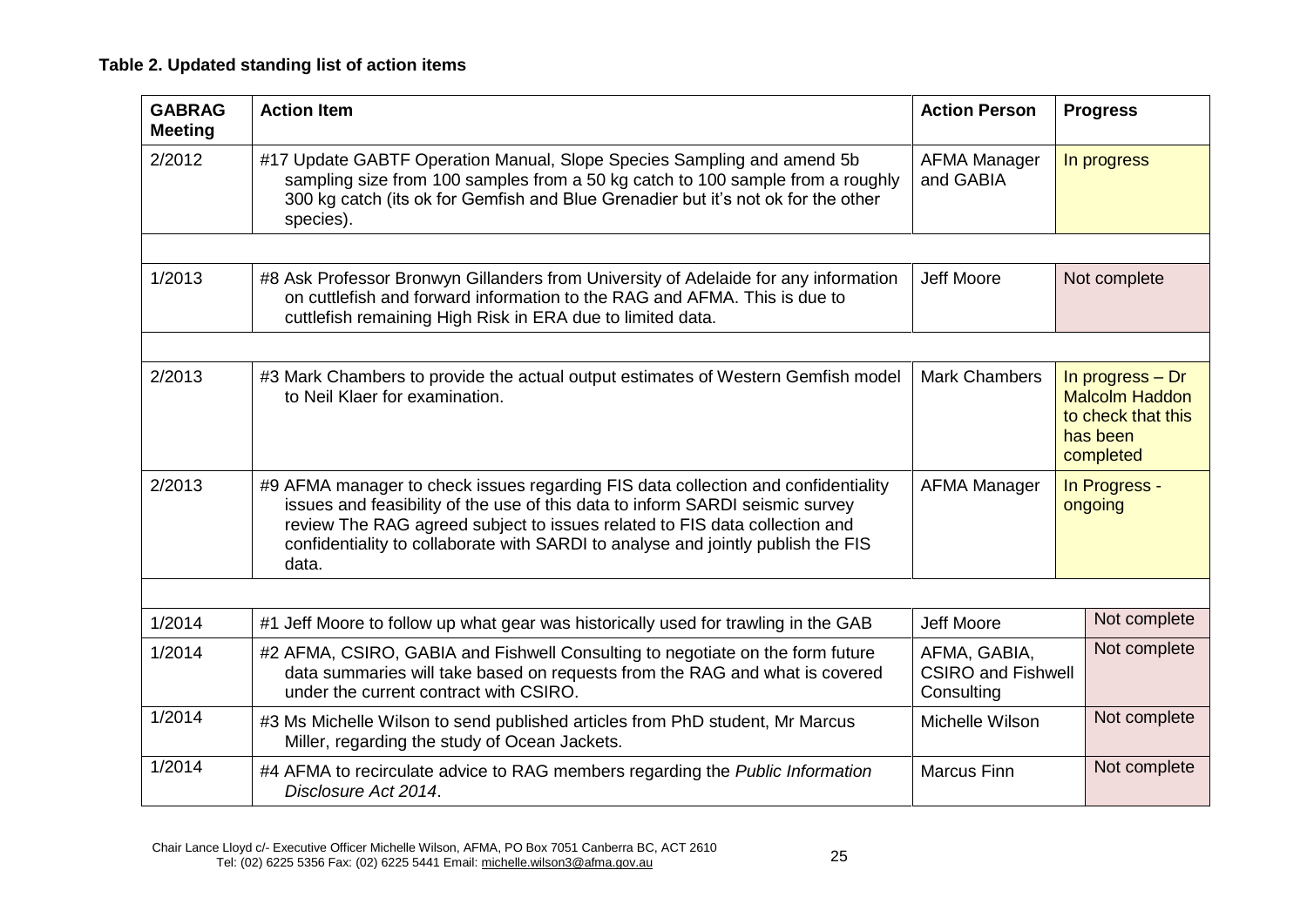### **Table 2. Updated standing list of action items**

| 1/2014 | #5 AFMA to follow up what benefits apply to the RAG such as insurance etc. and<br>inquire if AFMA are working on aligning these benefits/compensations.                          | <b>Marcus Finn</b>         | Not complete |
|--------|----------------------------------------------------------------------------------------------------------------------------------------------------------------------------------|----------------------------|--------------|
| 1/2014 | #6 AFMA to send the draft Orange Roughy Rebuilding Strategy to the RAG for<br>comment.                                                                                           | Michelle Wilson            | Not complete |
| 1/2014 | #7 AFMA to get the GHAT team to send the School Shark Rebuilding Strategy to the<br>RAG or highlight the points that may apply to the GAB.                                       | <b>Marcus Finn</b>         | Not complete |
| 1/2014 | #8 AFMA and GABIA to review the Far West and Salisbury Canyon closures upon<br>implementation of the South West Commonwealth Marine Reserve.                                     | <b>AFMA and GABIA</b>      | Not complete |
| 1/2014 | #9 Individual operators to hide menu options on their Olfish systems to prevent<br>inappropriate codes from being chosen.                                                        | Each Operator              | Not complete |
| 1/2014 | #10 Dr Malcolm Haddon to follow up an explanation for the 2012 discards of<br>Deepwater Flathead.                                                                                | <b>Malcolm Haddon</b>      | Not complete |
| 1/2014 | #11 Dr Malcolm Haddon to work with Dr Robin Thomson to check where early length<br>data and length data from 2006-08 is and why it is not included in the data<br>summary        | <b>Malcolm Haddon</b>      | Not complete |
| 1/2014 | #12 AFMA to liaise with Kyne Krusic-Golub to make sure that age data for Bight<br>Redfish is ready for next year's assessment.                                                   | AFMA/Kyne Krusic-<br>Golub | Not complete |
| 1/2014 | #13 RAG to meet out of session to decide a new breakout rule for Western Gemfish.                                                                                                | Michelle Wilson            | Not complete |
| 1/2014 | #14 Dr Malcolm Haddon to look at catch composition of Western Gemfish shot next<br>year.                                                                                         | Dr Malcolm Haddon          | Not complete |
| 1/2014 | #15 GABIA to send AFMA the proposed changes to the boundaries of the Kangaroo<br>Island Hill Closure for AFMA to map and consequently for the RAG to consider<br>out of session. | <b>GABIA</b>               | Not complete |
| 1/2014 | #16 Mr Andy Moore to produce a one page description for port samplers of how to<br>sample Western Gemfish including gonad analysis of female Western Gemfish.                    | Mr Andy Moore              | Not complete |
| 1/2014 | #17 Dr Marcus Finn to inform AFMA Executive of GABRAG's intention to categorise<br>discards.                                                                                     | Dr Marcus Finn             | Not complete |
| 1/2014 | #18 AFMA to follow up the legal requirements of reporting of discards and that<br>appropriate CAAB codes are available for the proposed discard groupings.                       | <b>AFMA</b>                | Not complete |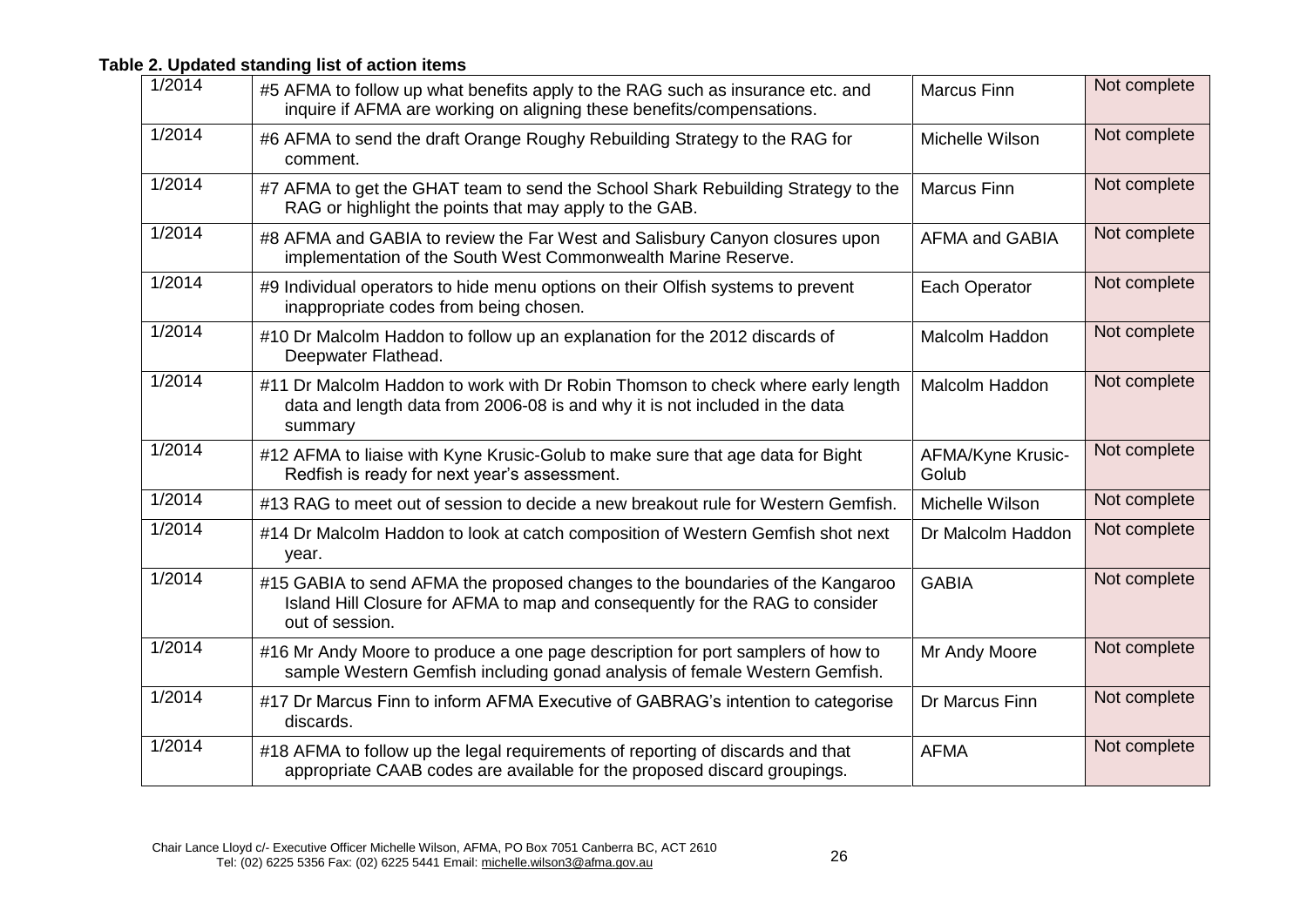## **Table 2. Updated standing list of action items**

| 1/2014 | #19 AFMA and GABIA to update the Boat Operating Procedures Manual with agreed<br>discard categories and produce a one pager of instructions to crew on discard<br>reporting.            | <b>AFMA/GABIA</b>                | Not complete |
|--------|-----------------------------------------------------------------------------------------------------------------------------------------------------------------------------------------|----------------------------------|--------------|
| 1/2014 | #20 Fishwell Consulting to update Olfish for appropriate discard categories.                                                                                                            | <b>Fishwell Consulting</b>       | Not complete |
| 1/2014 | #21 Dr Marcus Finn to direct the observer section to opportunistically sample<br>Hapuka, Ribaldo, Blue-Eye Trevalla and Ling when performing port sampling of<br>Grenadier and Gemfish. | Dr Marcus Finn                   | Not complete |
| 1/2014 | #22 ABARES to consult with Professor John Tisdell about what they intend to do<br>with the economic survey and what information they intend to collect.                                 | <b>ABARES</b>                    | Not complete |
| 1/2014 | #23 AFMA to obtain economic data incorporated into next RAG in the form of a data<br>summary                                                                                            | <b>AFMA</b>                      | Not complete |
| 1/2014 | #24 Dr Ian Knuckey to circulate the Northern Prawn Fishery economic template to<br>the RAG                                                                                              | Dr Ian Knuckey                   | Not complete |
| 1/2014 | #25 Dr Marcus Finn to enquire about RAG confidentiality rules and whether RAG<br>papers can be sent outside RAG members and participants and to broader GAB<br>industry operators.      | Dr Marcus Finn                   | Not complete |
| 1/2014 | #26 Professor John Tisdell to obtain a summary of Sean Pascoe's economic work of<br>the Great Australian Bight.                                                                         | Professor John<br><b>Tisdell</b> | Not complete |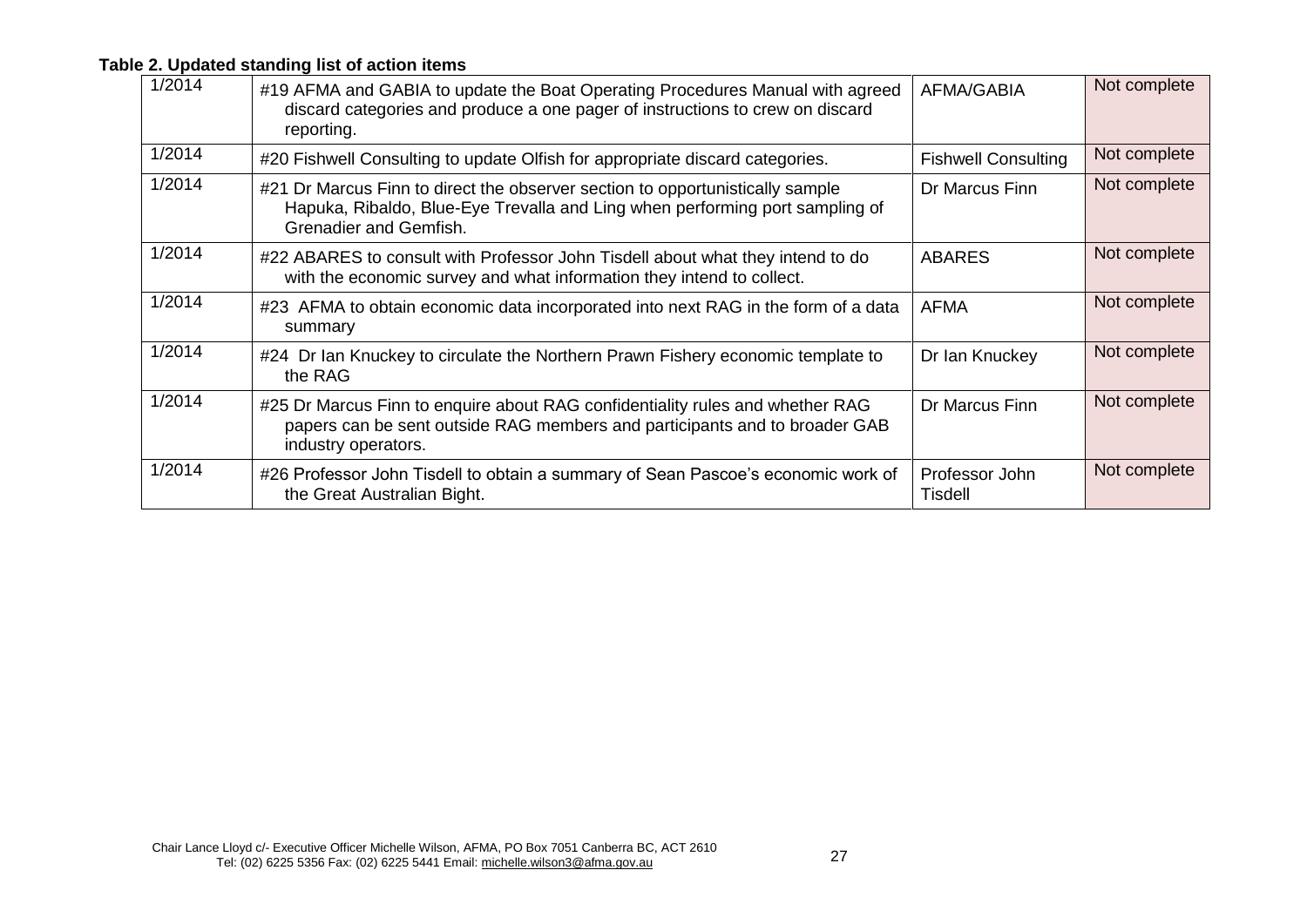#### **Table 3. Updated GAB Research and Assessment Plan**

|                                    |                                      | 2009/10            |                  |                  | 2010/11 2011/12 2012/13 | 2013/14                   | 2014/15                 | 2015/16                                                                                                    | 2016/17                                                                                                                    | 2017/18                 | 2018/19                 |
|------------------------------------|--------------------------------------|--------------------|------------------|------------------|-------------------------|---------------------------|-------------------------|------------------------------------------------------------------------------------------------------------|----------------------------------------------------------------------------------------------------------------------------|-------------------------|-------------------------|
| <b>Bight Redfish*</b>              | <b>TAC</b>                           | 2,000t             |                  |                  | 1,653t 1,556 2,334t     | 2,358t                    | 2,358t                  | $\checkmark$                                                                                               | <b>TBC</b>                                                                                                                 |                         |                         |
|                                    | Assessment                           | $\sqrt{}$          | $\mathbf{x}$     | $\checkmark$     | $\mathbf{x}$            | $\boldsymbol{\mathsf{x}}$ | $\overline{\mathbf{X}}$ | $\blacktriangledown$                                                                                       | $\mathbf{x}$                                                                                                               | X                       |                         |
| Deepwater Flathead*                | <b>TAC</b>                           | 1,300t             |                  |                  | 1,100t 1,500t 1,560t    | 1150                      | 1150                    | <b>MYTAC</b>                                                                                               | <b>MYTAC</b>                                                                                                               | <b>TBC</b>              |                         |
|                                    | Assessment                           | $x$ (update)       | $\checkmark$     | $\boldsymbol{x}$ | ✓                       | $\blacktriangledown$      | $\mathbf{x}$            | $\overline{\mathbf{X}}$                                                                                    | $\blacktriangledown$                                                                                                       | $\mathbf x$             |                         |
| <b>Western Gemfish</b>             | Assessment                           |                    |                  |                  | ✓                       | $\checkmark$              | $\pmb{\chi}$            | $\pmb{\times}$                                                                                             | $\overline{\mathbf{P}}$                                                                                                    | $\boldsymbol{x}$        |                         |
| <b>Western Gemfish</b>             | <b>Stock</b><br>structure<br>project |                    |                  |                  |                         | ✓                         | $\checkmark$            | Outcomes<br>applied                                                                                        |                                                                                                                            |                         |                         |
| <b>Orange Roughy</b>               | Assessment                           |                    |                  |                  | $\boldsymbol{x}$        | $\mathbf{x}$              | $\mathbf{x}$            | $\mathbf{x}$                                                                                               | Review data<br>(consider data, and<br>define what is<br>required to move to<br>assessment/evidence-<br>based stock status) | $\mathbf{x}$            |                         |
| <b>FIS</b>                         |                                      | $\mathbf{x}$       | ✓                | $\boldsymbol{x}$ | $\mathbf{x}$            | $\mathbf{x}$              | $\checkmark$            | $\overline{\mathbf{P}}$                                                                                    | ?                                                                                                                          | $\overline{\mathbf{?}}$ | $\overline{\mathbf{?}}$ |
| <b>Research Workshop/sub-group</b> |                                      |                    |                  |                  | $\blacktriangledown$    | $\checkmark$              | $\blacktriangledown$    | $\blacktriangledown$                                                                                       | $\blacktriangledown$                                                                                                       | $\blacktriangledown$    | $\blacktriangledown$    |
| <b>MEY Study</b>                   |                                      |                    | Developed        |                  |                         | Review<br>sensitivity     | Examine                 | GABIA/John<br>breakouts $T$ . to speak<br>to Shaun<br>Pascoe Re:<br>focusing the<br><b>BP</b><br>research. |                                                                                                                            |                         |                         |
| <b>MSE/FIS Review</b>              |                                      |                    |                  |                  | $\mathbf{x}$            | $\sqrt{**}$               | $\sqrt{***}$            | ✓                                                                                                          |                                                                                                                            |                         |                         |
| <b>GABIA Length Measurements</b>   | Industry onboard                     | $\checkmark$       | $\checkmark$     | $\checkmark$     | $\checkmark$            | $\blacktriangledown$      | $\checkmark$            | $\checkmark$                                                                                               | $\checkmark$                                                                                                               | $\checkmark$            | $\checkmark$            |
| <b>ISMP</b> (onboard) <sup>1</sup> |                                      | $\pmb{\mathsf{x}}$ | ✓                | $\mathbf x$      | ✓                       | $\boldsymbol{x}$          | ✓                       | $\mathbf{x}$                                                                                               | $\checkmark$ - to validate<br>previous year's<br>industry data                                                             | $\boldsymbol{x}$        | ✓                       |
| (onshore quota otoliths)           |                                      | $\sqrt{}$          | $\boldsymbol{x}$ | $\checkmark$     | $\mathbf{x}$            | $\checkmark$              | $\pmb{\mathsf{x}}$      | $\checkmark$                                                                                               | $\boldsymbol{x}$                                                                                                           | $\checkmark$            | $\boldsymbol{x}$        |
| <b>Slope Species Monitoring</b>    |                                      | $\checkmark$       |                  | $\checkmark$     | $\checkmark$            | $\checkmark$              | $\blacktriangledown$    | $\checkmark$                                                                                               | $\checkmark$                                                                                                               | $\checkmark$            | ✓                       |

 $1$  Calendar year, not financial year  $*$ \*SARDI evaluation of GAB FIS  $*$ \*\*SESSF strategic review

 $\overline{a}$